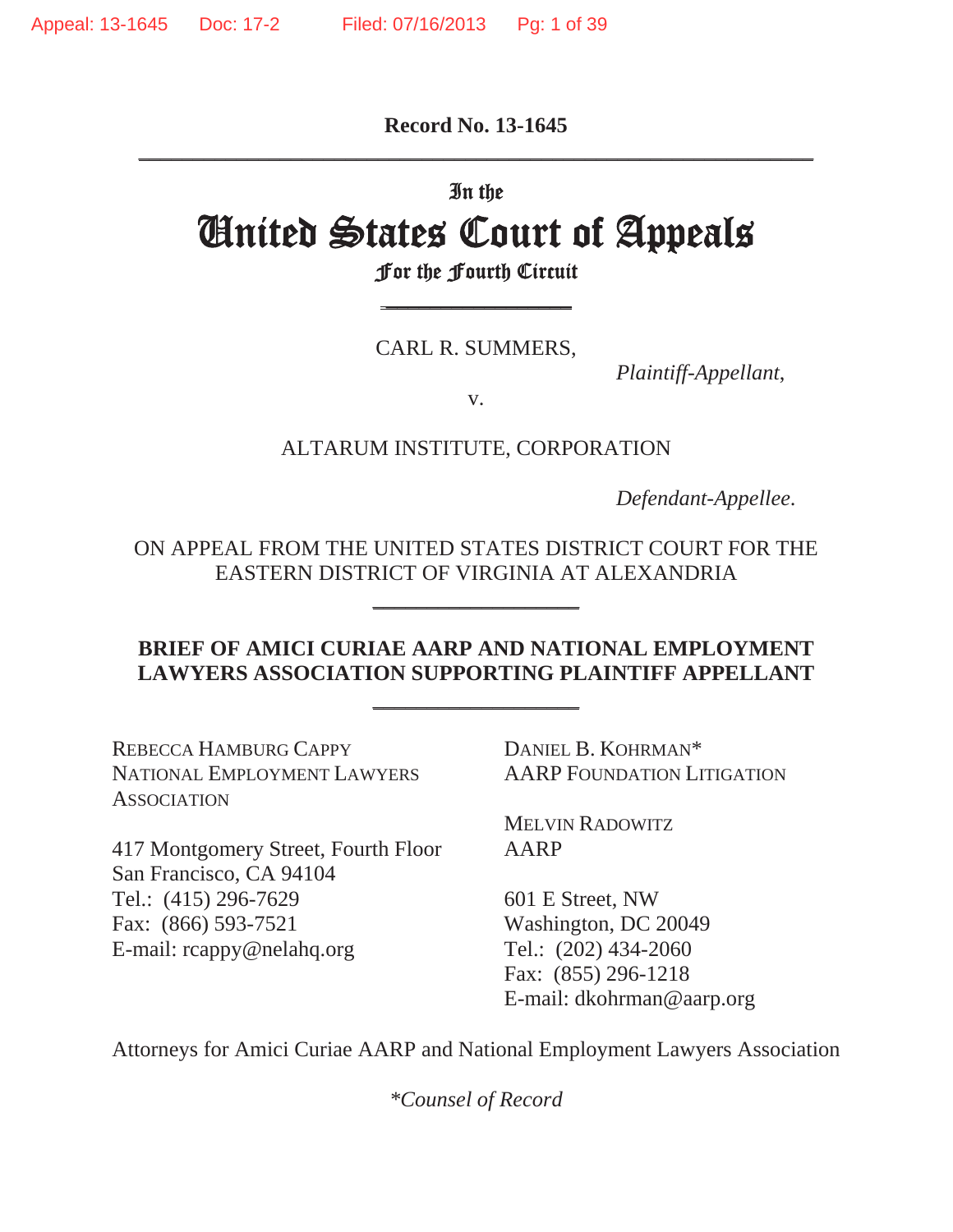#### UNITED STATES COURT OF APPEALS FOR THE FOURTH CIRCUIT DISCLOSURE OF CORPORATE AFFILIATIONS AND OTHER INTERESTS

Disclosures must be filed on behalf of all parties to a civil, agency, bankruptcy or mandamus case, except that a disclosure statement is not required from the United States, from an indigent party, or from a state or local government in a pro se case. In mandamus cases arising from a civil or bankruptcy action, all parties to the action in the district court are considered parties to the mandamus case.

Corporate defendants in a criminal or post-conviction case and corporate amici curiae are required to file disclosure statements.

If counsel is not a registered ECF filer and does not intend to file documents other than the required disclosure statement, counsel may file the disclosure statement in paper rather than electronic form. Counsel has a continuing duty to update this information.

 $No.$  13-1645 Caption: Carl R. Summers v. Altarum Institute, Corporation

Pursuant to FRAP 26.1 and Local Rule 26.1,

**AARP** (name of party/amicus)

who is amicus , makes the following disclosure: (appellant/appellee/amicus)

Is party/amicus a publicly held corporation or other publicly held entity?  $\Box$  YES  $\Box$  NO 1.

- $2.$ Does party/amicus have any parent corporations?  $YES$   $\sqrt{NQ}$ If yes, identify all parent corporations, including grandparent and great-grandparent corporations:
- Is 10% or more of the stock of a party/amicus owned by a publicly held corporation or  $3.$  $T$ YES $\nabla$ NO other publicly held entity? If yes, identify all such owners: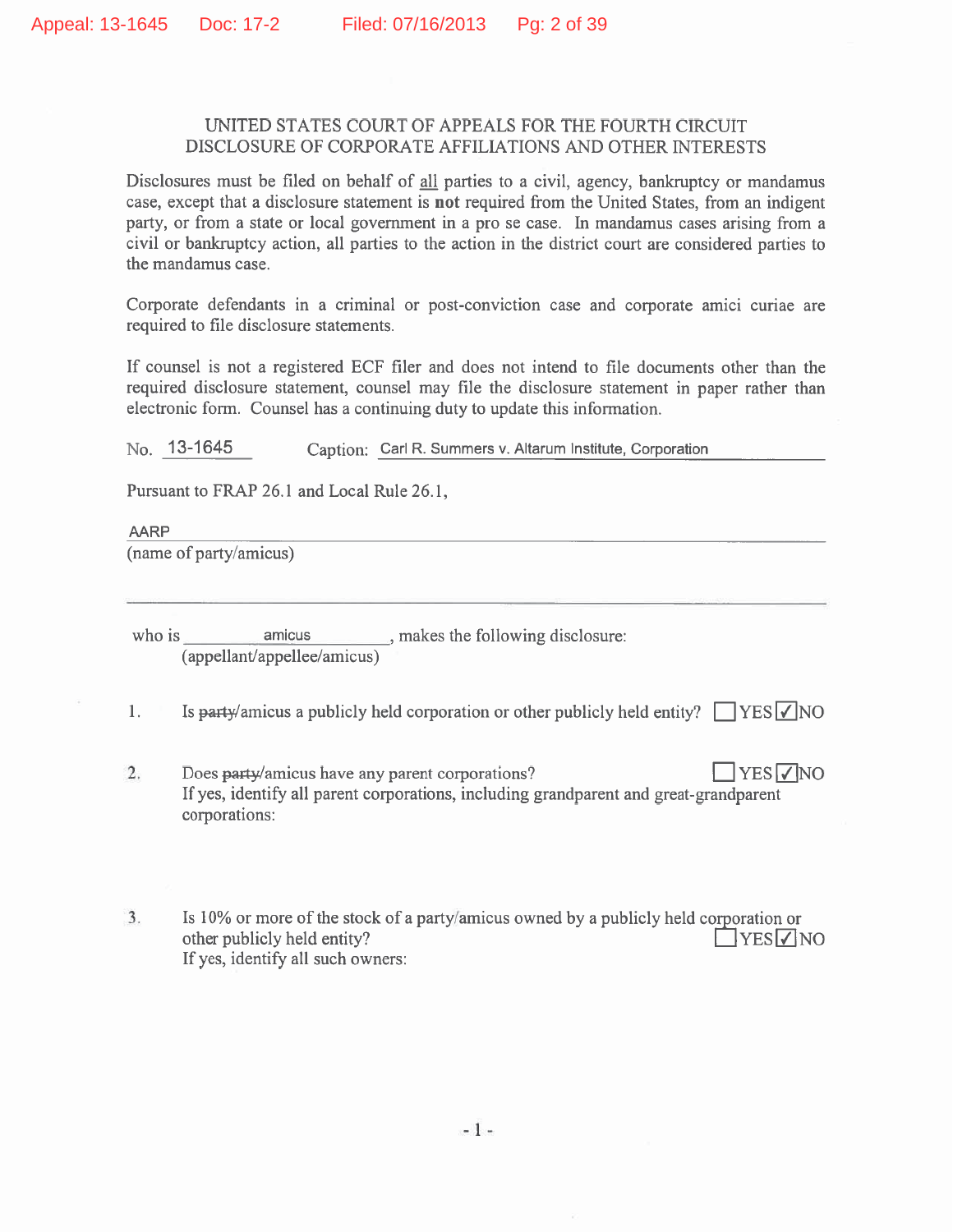- $4.$ Is there any other publicly held corporation or other publicly held entity that has a direct financial interest in the outcome of the litigation (Local Rule 26.1(b))?  $\sqrt{\text{YES} \cdot \text{NO}}$ If yes, identify entity and nature of interest:
- Is party a trade association? (amici curiae do not complete this question)  $\Box$  YES  $\Box$  NO 5. If yes, identify any publicly held member whose stock or equity value could be affected substantially by the outcome of the proceeding or whose claims the trade association is pursuing in a representative capacity, or state that there is no such member:
- $7$ YES $\nabla$ NO Does this case arise out of a bankruptcy proceeding? 6. If yes, identify any trustee and the members of any creditors' committee:

Signature: /s/ Daniel B. Kohrman

Date: 7-16-2013

Counsel for: Amici AARP and NELA

## **CERTIFICATE OF SERVICE**

\*\*\*\*\*\*\*\*\*\*\*\*\*\*\*\*\*\*\*\*\*\*\*\*\*

I certify that on 7-16-2013 the foregoing document was served on all parties or their counsel of record through the CM/ECF system if they are registered users or, if they are not, by serving a true and correct copy at the addresses listed below:

R. Scott Oswald David L. Scher The Employment Law Group, PC 888 17th Street, NW, Suite 900 Washington, DC 20006

Paul W. Coughenour Clark Hill, PLC 500 Woodward Ave., Suite 3500 Detroit, MI 48226

Patricia Sulzbach Clark Hill, PLC 601 Pennsylvania Ave., NW, N. Bldg, Suite 1000 Washington, DC 20004

/s/ Daniel B. Kohrman (signature)

7-16-2013  $(data)$ 

07/19/2012 **SCC**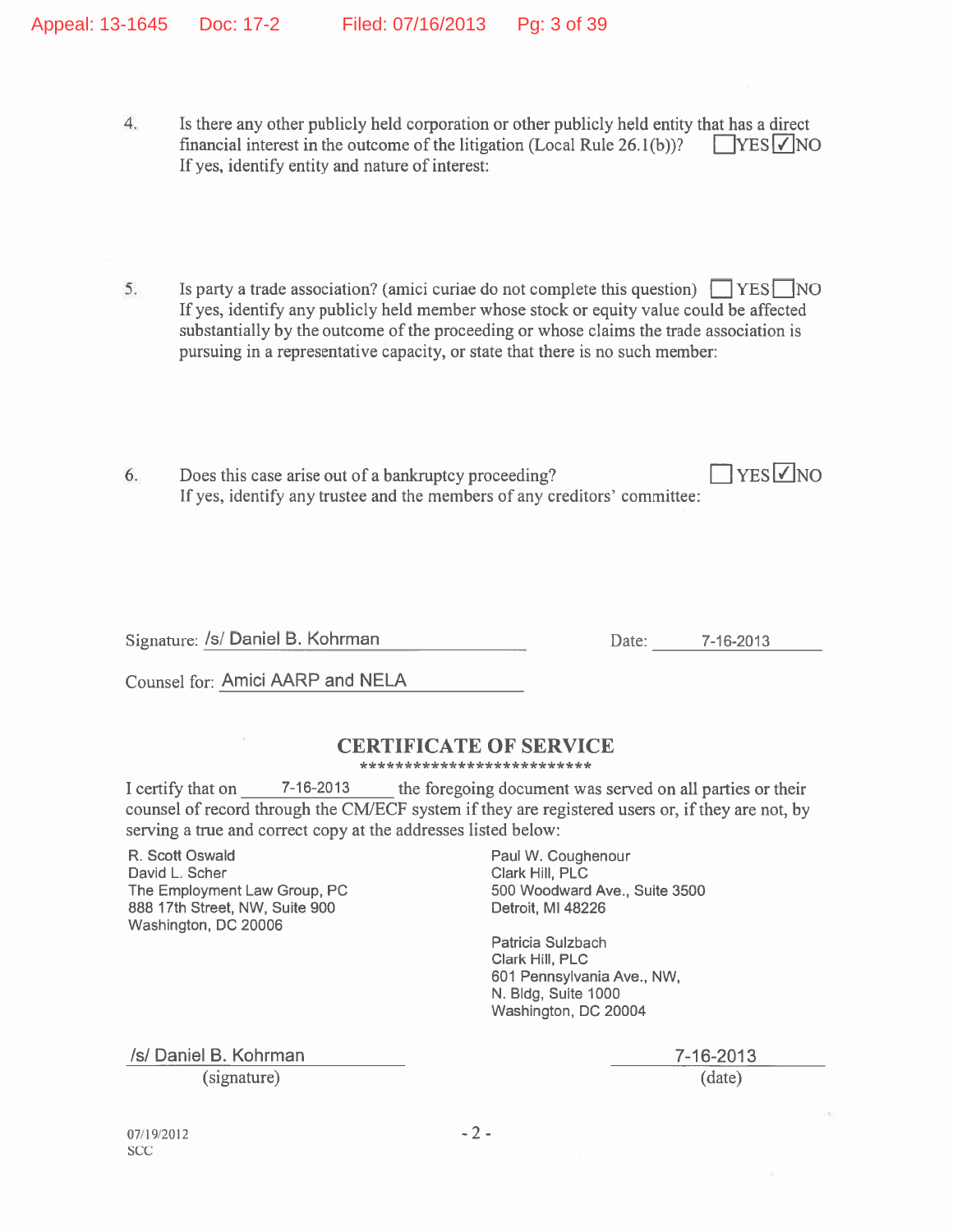#### UNITED STATES COURT OF APPEALS FOR THE FOURTH CIRCUIT DISCLOSURE OF CORPORATE AFFILIATIONS AND OTHER INTERESTS

Disclosures must be filed on behalf of all parties to a civil, agency, bankruptcy or mandamus case, except that a disclosure statement is **not** required from the United States, from an indigent party, or from a state or local government in a pro se case. In mandamus cases arising from a civil or bankruptcy action, all parties to the action in the district court are considered parties to the mandamus case.

Corporate defendants in a criminal or post-conviction case and corporate amici curiae are required to file disclosure statements.

If counsel is not a registered ECF filer and does not intend to file documents other than the required disclosure statement, counsel may file the disclosure statement in paper rather than electronic form. Counsel has a continuing duty to update this information.

No. 13-1645 Caption: Carl R. Summers v. Altarum Institute, Corporation

Pursuant to FRAP 26.1 and Local Rule 26.1,

National Employment Lawyers Association (NELA)<br>
National Employment Lawyers Association (NELA) (name of party/amicus)

who is \_\_\_\_\_\_\_\_\_\_\_\_\_\_\_\_\_\_\_\_\_\_\_\_\_\_\_\_\_, makes the following disclosure: (appellant/appellee/amicus)

1. Is party/amicus a publicly held corporation or other publicly held entity?  $\Box$  YES  $\Box$  NO

\_\_\_\_\_\_\_\_\_\_\_\_\_\_\_\_\_\_\_\_\_\_\_\_\_\_\_\_\_\_\_\_\_\_\_\_\_\_\_\_\_\_\_\_\_\_\_\_\_\_\_\_\_\_\_\_\_\_\_\_\_\_\_\_\_\_\_\_\_\_\_\_\_\_\_\_\_\_

- 2. Does party/amicus have any parent corporations? If yes, identify all parent corporations, including grandparent and great-grandparent corporations:  $YES$  NO
- 3. Is 10% or more of the stock of a party/amicus owned by a publicly held corporation or other publicly held entity? If yes, identify all such owners:  $\bigcap$ YES $\neg$ NO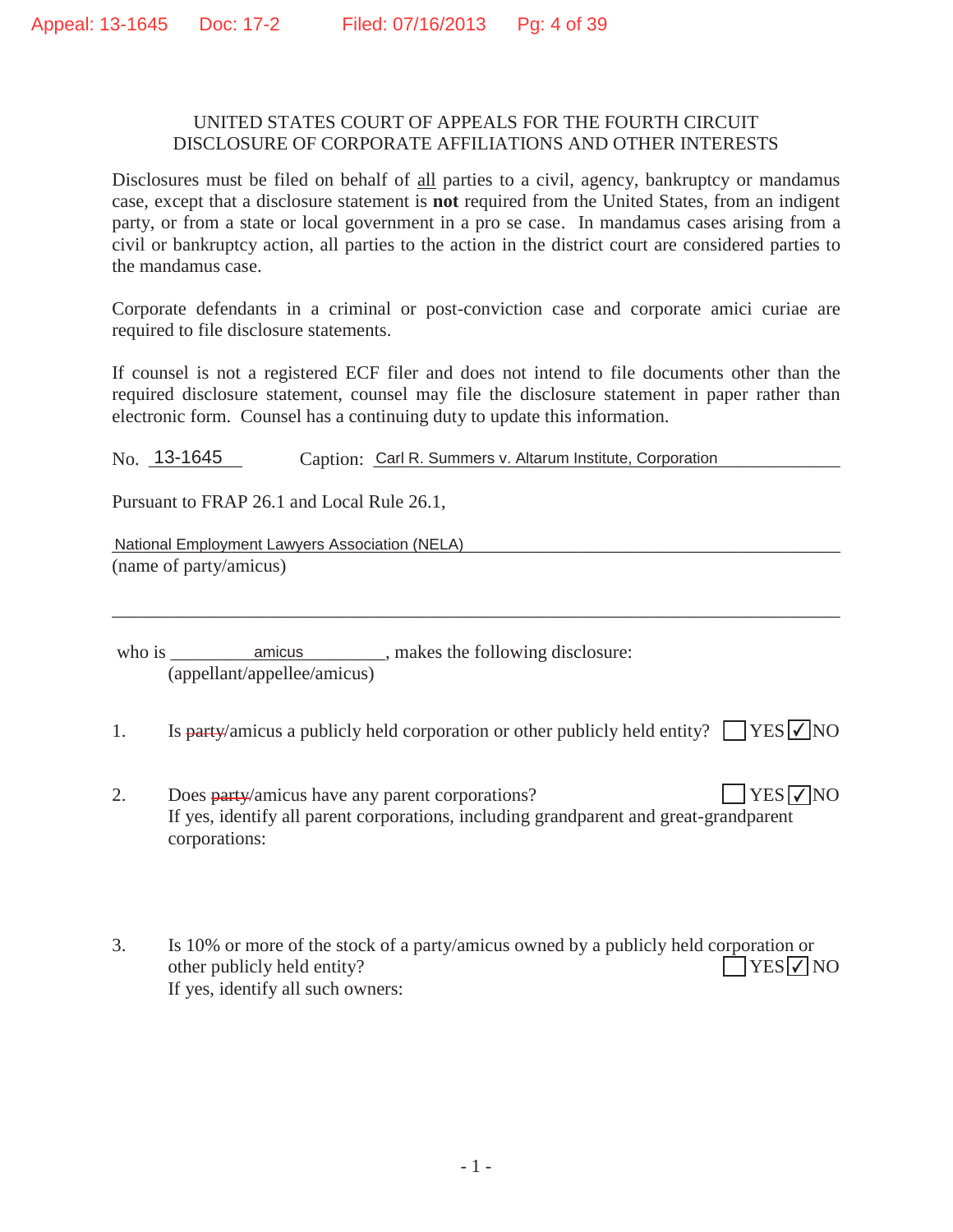- 4. Is there any other publicly held corporation or other publicly held entity that has a direct financial interest in the outcome of the litigation (Local Rule  $26.1(b)$ )? If yes, identify entity and nature of interest:  $\Box$ YES  $\Box$ NO
- 5. Is party a trade association? (amici curiae do not complete this question)  $\Box$  YES  $\Box$  NO If yes, identify any publicly held member whose stock or equity value could be affected substantially by the outcome of the proceeding or whose claims the trade association is pursuing in a representative capacity, or state that there is no such member:
- 6. Does this case arise out of a bankruptcy proceeding? If yes, identify any trustee and the members of any creditors' committee:  $\Box$  YES  $\Box$  NO

Signature: \_\_\_\_\_\_\_\_\_\_\_\_\_\_\_\_\_\_\_\_\_\_\_\_\_\_\_\_\_\_\_\_\_\_\_\_ Date: \_\_\_\_\_\_\_\_\_\_\_\_\_\_\_\_\_\_\_ /s/ Daniel B. Kohrman 7-16-2013

Counsel for: Amici AARP and NELA

## **CERTIFICATE OF SERVICE**

**\*\*\*\*\*\*\*\*\*\*\*\*\*\*\*\*\*\*\*\*\*\*\*\*\*\***

I certify that on \_\_\_\_\_\_\_\_\_\_\_\_\_\_\_\_\_\_\_\_\_\_\_\_\_\_\_\_\_\_\_ the foregoing document was served on all parties or their counsel of record through the CM/ECF system if they are registered users or, if they are not, by serving a true and correct copy at the addresses listed below:

R. Scott Oswald David L. Scher The Employment Law Group, PC 888 17th Street, NW, Suite 900 Washington, DC 20006

Paul W. Coughenour Clark Hill, PLC 500 Woodward Ave., Suite 3500 Detroit, MI 48226

Patricia Sulzbach Clark Hill, PLC 601 Pennsylvania Ave., NW, N. Bldg, Suite 1000 Washington, DC 20004

\_\_\_\_\_\_\_\_\_\_\_\_\_\_\_\_\_\_\_\_\_\_\_\_\_\_\_\_\_\_\_ \_\_\_\_\_\_\_\_\_\_\_\_\_\_\_\_\_\_\_\_\_\_\_\_ /s/ Daniel B. Kohrman 7-16-2013 (signature) (date)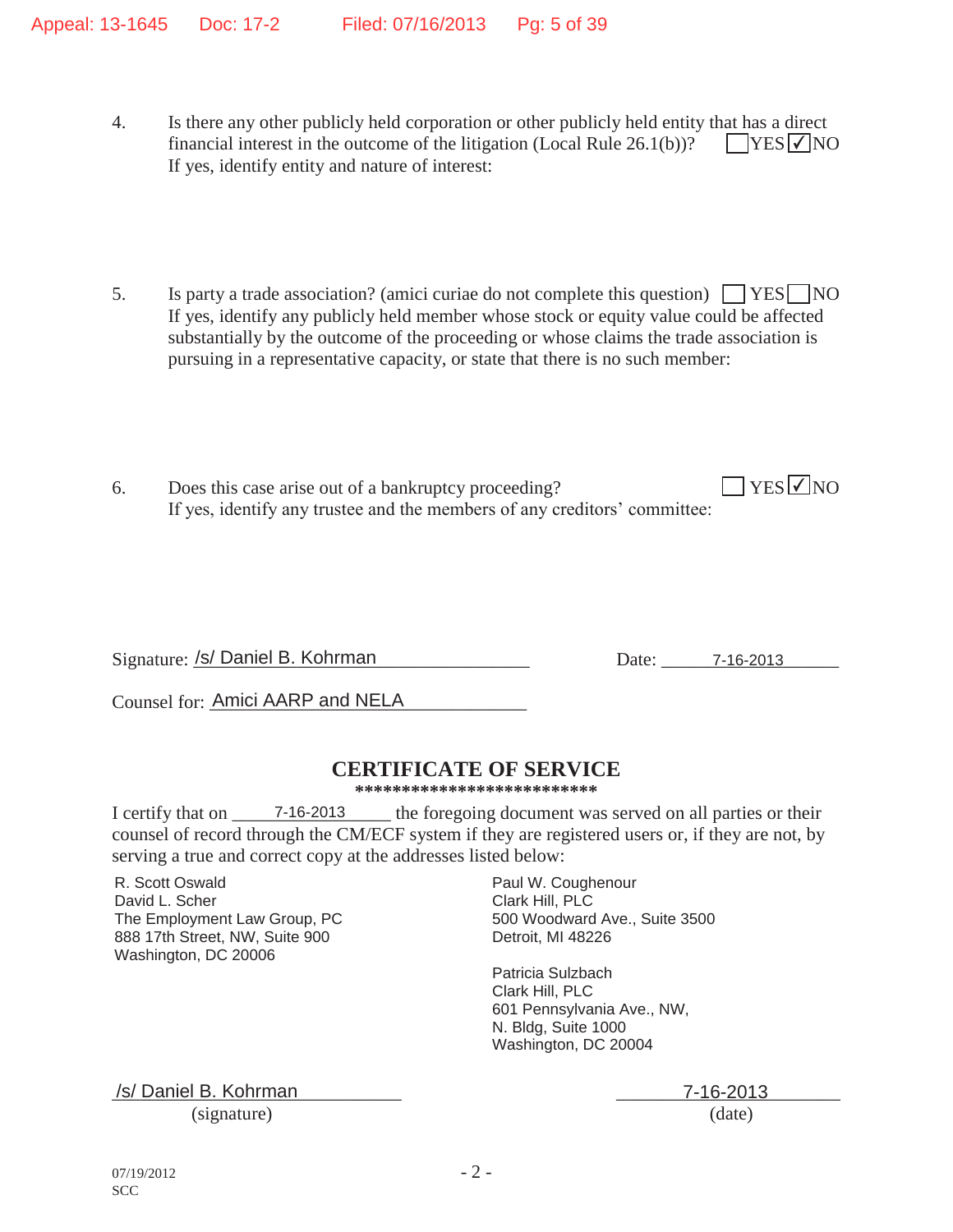# **TABLE OF CONTENTS**

|                | <b>AARP</b> | DISCLOSURE OF CORPORATE AFFILIATIONS                                                                                                                                                        |
|----------------|-------------|---------------------------------------------------------------------------------------------------------------------------------------------------------------------------------------------|
|                |             | NATIONAL EMPLOYMENT LAWYERS ASSOCIATION                                                                                                                                                     |
|                |             |                                                                                                                                                                                             |
|                |             |                                                                                                                                                                                             |
|                |             |                                                                                                                                                                                             |
|                |             |                                                                                                                                                                                             |
|                |             |                                                                                                                                                                                             |
|                |             |                                                                                                                                                                                             |
| $\mathbf{I}$ . |             | THE DISTRICT COURT'S ANALYSIS OF WHETHER SUMMERS<br>HAS A "DISABILITY" CLASHES WITH THE ADAAA, AND WITH<br>THE EEOC RULES AND GUIDANCE ISSUED TO INTERPRET IT 6                             |
|                | A.          | The ADAAA's Text and History, As Well As EEOC Regulations<br>and Regulatory Guidance, Clearly Envision Actual Impairments<br>Lasting Less Than A Year, as in This Case, Constituting Actual |
|                | <b>B.</b>   | The District Court's Embrace of A Strict Durational<br>Requirement for Alleging An Actual "Disability" Is Premised                                                                          |
|                | C.          | The Ruling Below Also Ignores the Duty to Consider<br>Alleged Disabilities Not Taking into Account Mitigating                                                                               |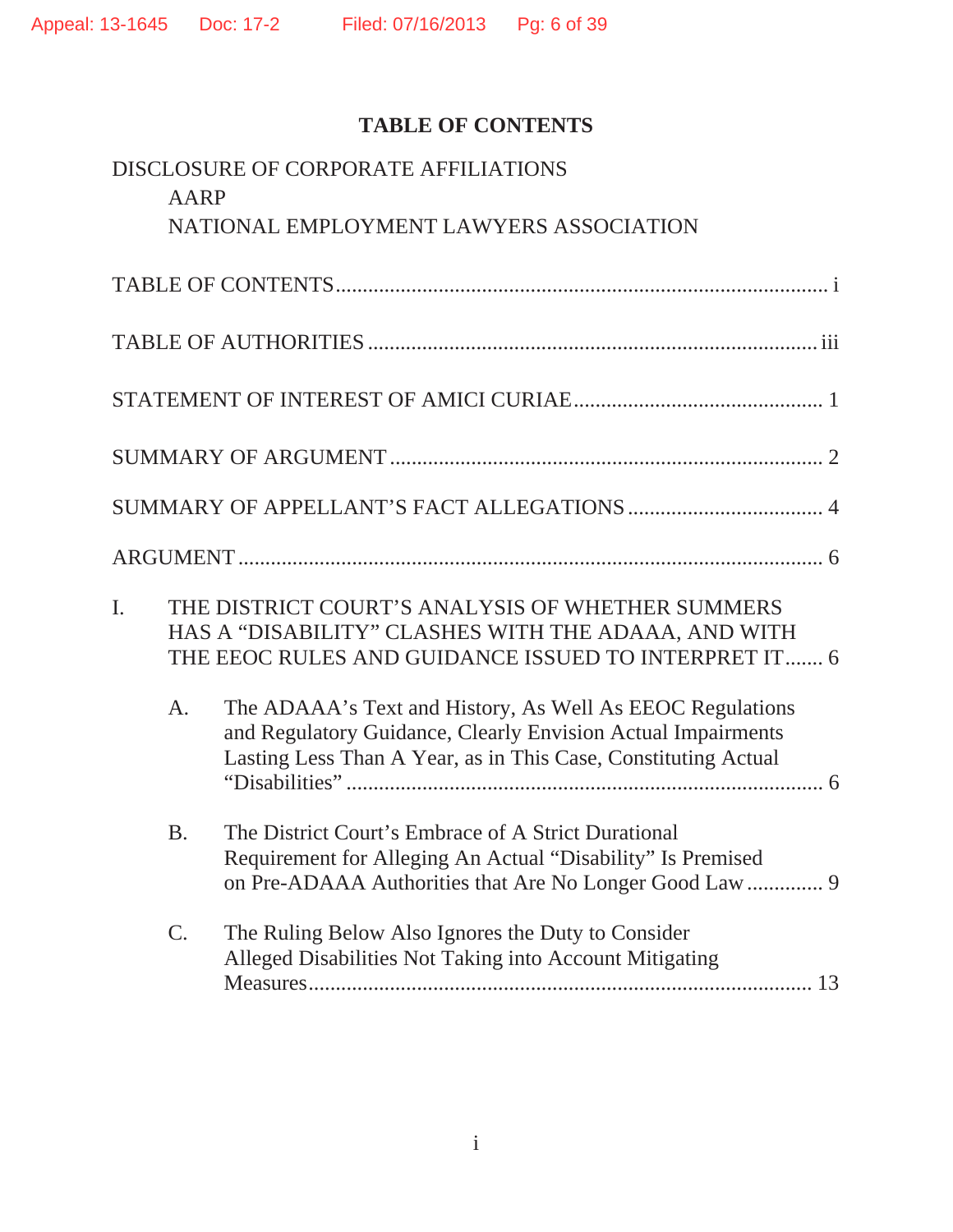|         | D. | It Was Error to Assess Summers' Alleged Disability Solely by<br>How It Limited the Major Life Activity of "Working" When<br>Summers Stressed How It Limited the Major Life Activity |    |
|---------|----|-------------------------------------------------------------------------------------------------------------------------------------------------------------------------------------|----|
| $\Pi$ . |    | SUMMERS' REASONABLE ACCOMMODATION CLAIM IS<br>SUFFICIENT AS A MATTER OF LAW TO SATISFY                                                                                              |    |
|         |    |                                                                                                                                                                                     |    |
| III.    |    | THIS CASE IS NOT RIPE FOR DISMISSAL UNDER                                                                                                                                           |    |
|         |    |                                                                                                                                                                                     | 24 |
|         |    | <b>STATEMENT OF RELATED CASES</b>                                                                                                                                                   |    |
|         |    | <b>CERTIFICATE OF COMPLIANCE</b>                                                                                                                                                    |    |
|         |    |                                                                                                                                                                                     |    |

CERTIFICATE OF SERVICE AND FILING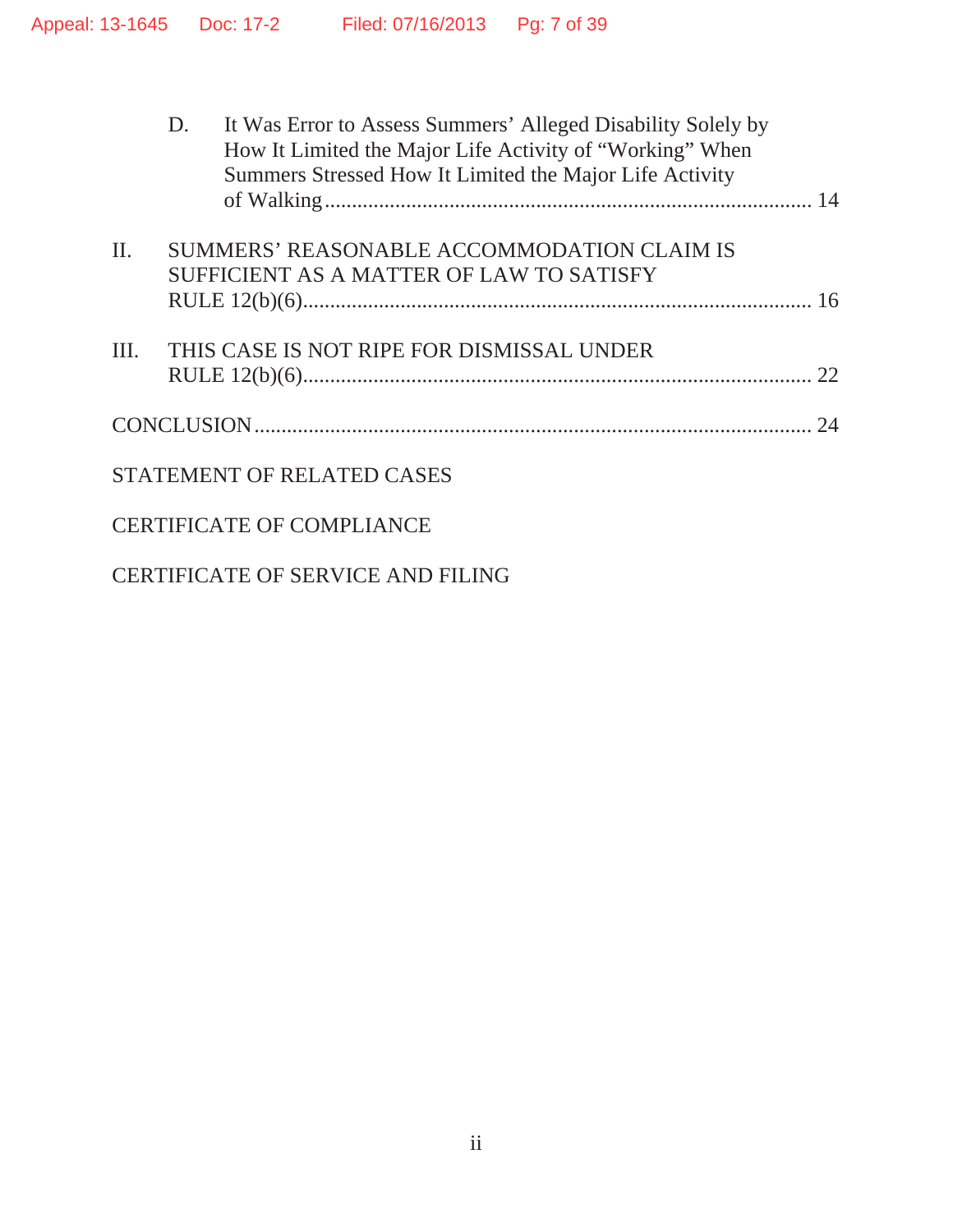## **TABLE OF AUTHORITIES**

## **Cases**

| Armstrong v. Burdette Tomlin Mem'l Hosp.,               |
|---------------------------------------------------------|
| Barber ex rel. Barber v. Colorado Dep't of Revenue,     |
| Bateman v. American Airlines, Inc.,                     |
| Cohen v. CHLN, Inc.,                                    |
| Cutrera v. Bd. of Supervisors of Louisiana State Univ., |
| Dahlman v. Tenenbaum,                                   |
| Dargis v. Sheahan,                                      |
| Dentice v. Farmers Ins. Exch.,                          |
| Duggins v. Appoquinimink Sch. Dist.,                    |
| $EEOC$ v. C.R. England, Inc.,                           |
| EEOC v. Chevron Phillips Chem. Co., LP,                 |
| EEOC v. Convergys Customer Mgmt. Grp., Inc.,            |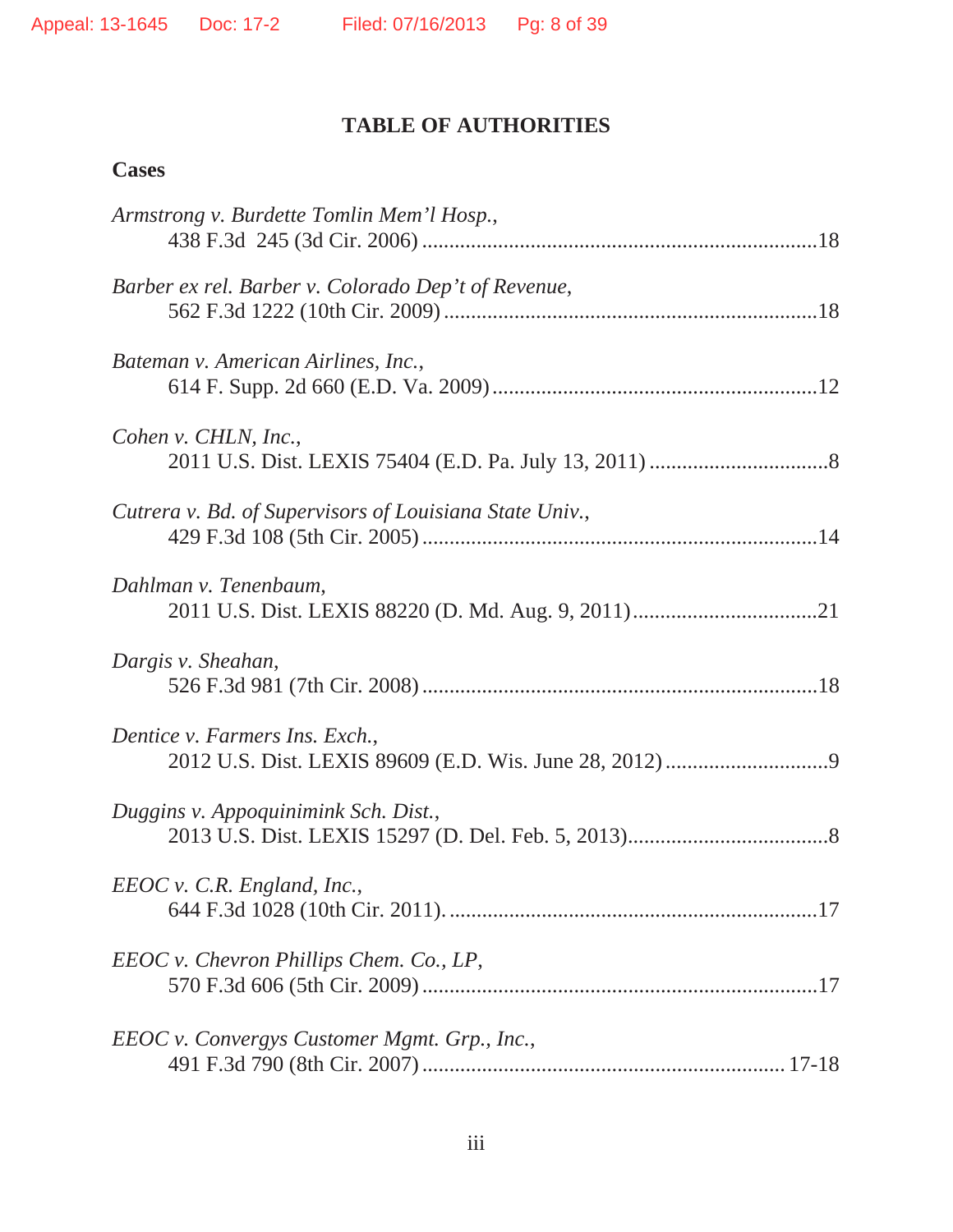| Feldman v. Law Enforcement Assocs. Corp.,            |
|------------------------------------------------------|
| Garcia-Ayala v. Lederle Parenterals, Inc.,           |
| Gillen v. Fallon Ambulance Serv., Inc.,              |
| Halperin v. Abacus Tech. Corp.,                      |
| Halpern v. Wake Forest Univ. Health Sciences,        |
| Jones v. Nationwide Life Ins. Co.,                   |
| McMillan v. City of New York,                        |
| Myers v. Hose,                                       |
| Nayak v. St. Vincent Hosp. & Health Care Ctr., Inc., |
| Pollard v. High's of Baltimore, Inc.,                |
| Rankin v. Loews Annapolis Hotel.                     |
| Robert v. Bd. of Cnty. Comm'rs,                      |
| Stephenson v. United Airlines, Inc.,                 |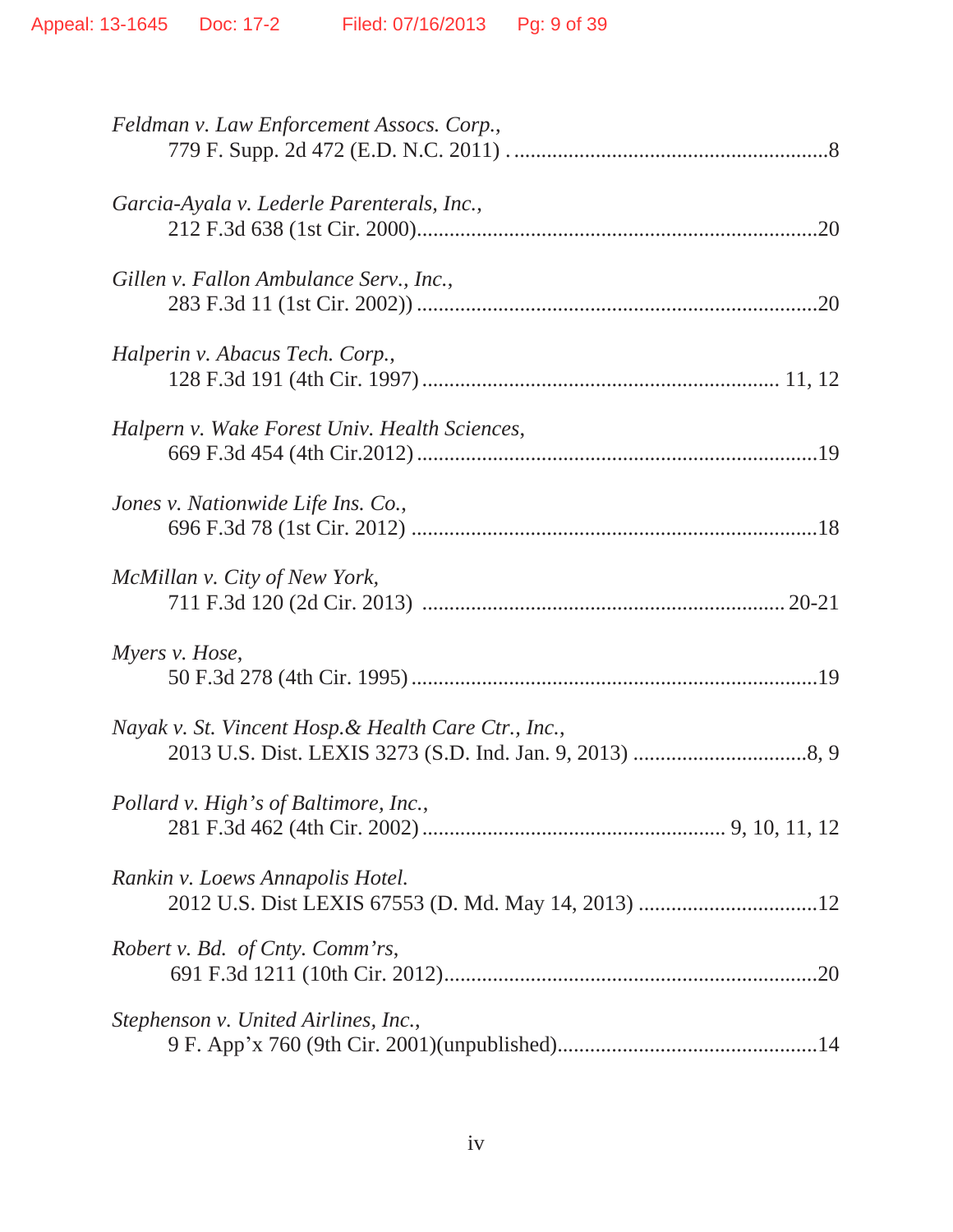| Sutton v. United Air Lines, Inc.,                                                                   |
|-----------------------------------------------------------------------------------------------------|
| Taylor v. Phoenixville Sch. Dist.,                                                                  |
| Toyota Motor Mfg., Ky., Inc. v. Williams,                                                           |
| Willinghan v. Town of Stonington,                                                                   |
| Wilson v. Dollar Gen. Corp.,<br>E.3d ___, 2013 U.S. App. LEXIS 9929 (4th Cir. May 17, 2013)  17, 18 |
| Zick v. Waterfront Commission,<br>2012 U.S. Dist. LEXIS 144920 (S.D. N.Y. Oct. 4, 2012) 12, 13      |
| <b>Federal Statutes</b>                                                                             |
| ADA Amendments Act of 2008 (ADAAA), Pub. L. 110-325 (Sept. 25, 2008)1                               |
|                                                                                                     |
| Americans with Disabilities Act of 1990 (ADA), 42 U.S.C. §§ 12101 to 12213,                         |
|                                                                                                     |
|                                                                                                     |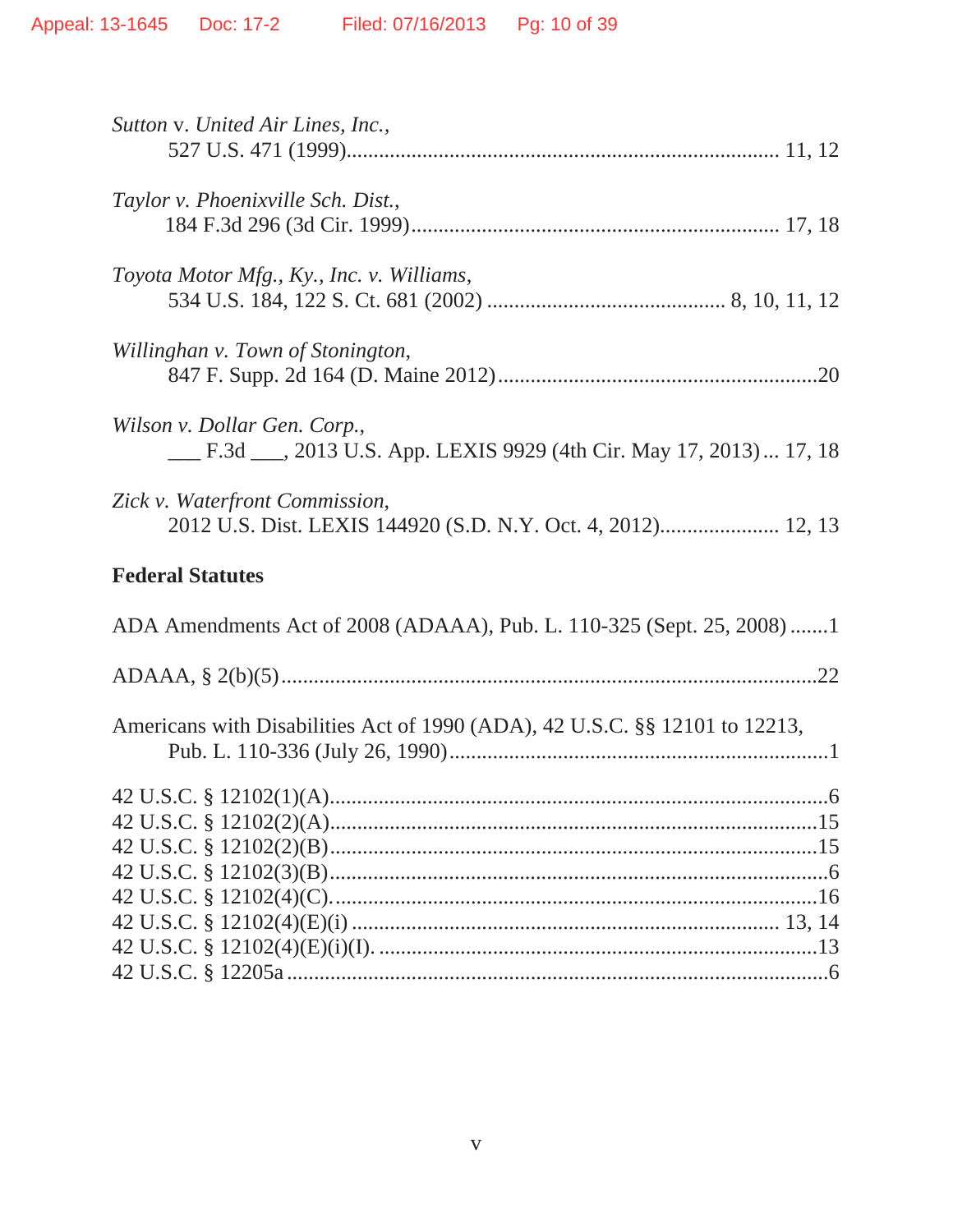# **Legislative History**

| Senate Statement of the Managers to Accompany S.3406,  |  |
|--------------------------------------------------------|--|
| American with Disabilities Act Amendments Act of 2008, |  |
|                                                        |  |

# **Federal Regulations**

# **Federal Regulatory Guidance**

# **Federal Register**

| 76 Fed. Reg. 16978 (Mar. 25, 2011) ("Regulations to Implement the |  |
|-------------------------------------------------------------------|--|
| Equal Employment Provisions of the Americans with                 |  |
|                                                                   |  |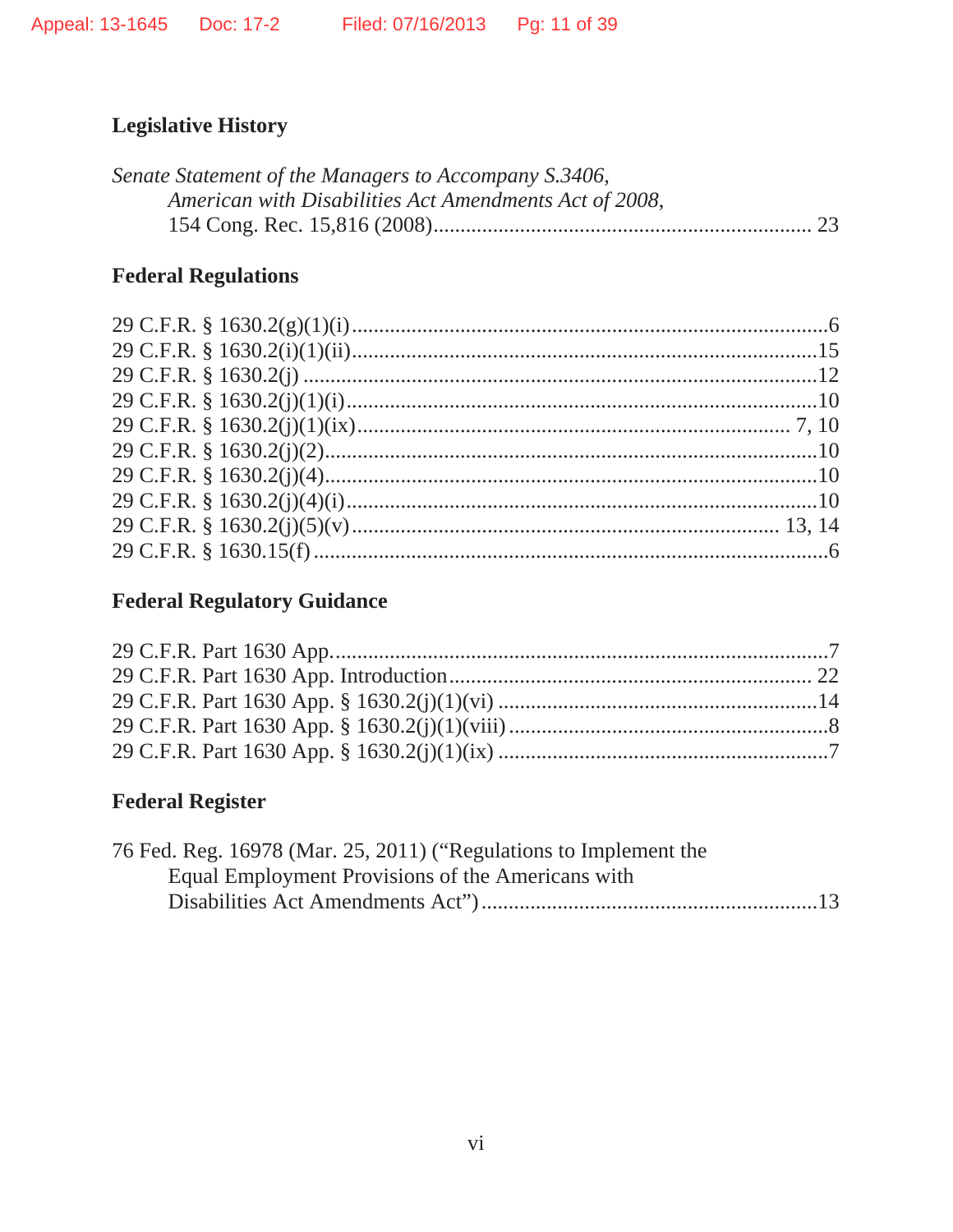# **Federal Rules of Appellate Procedure**

|--|--|--|

## **Federal Rules of Civil Procedure**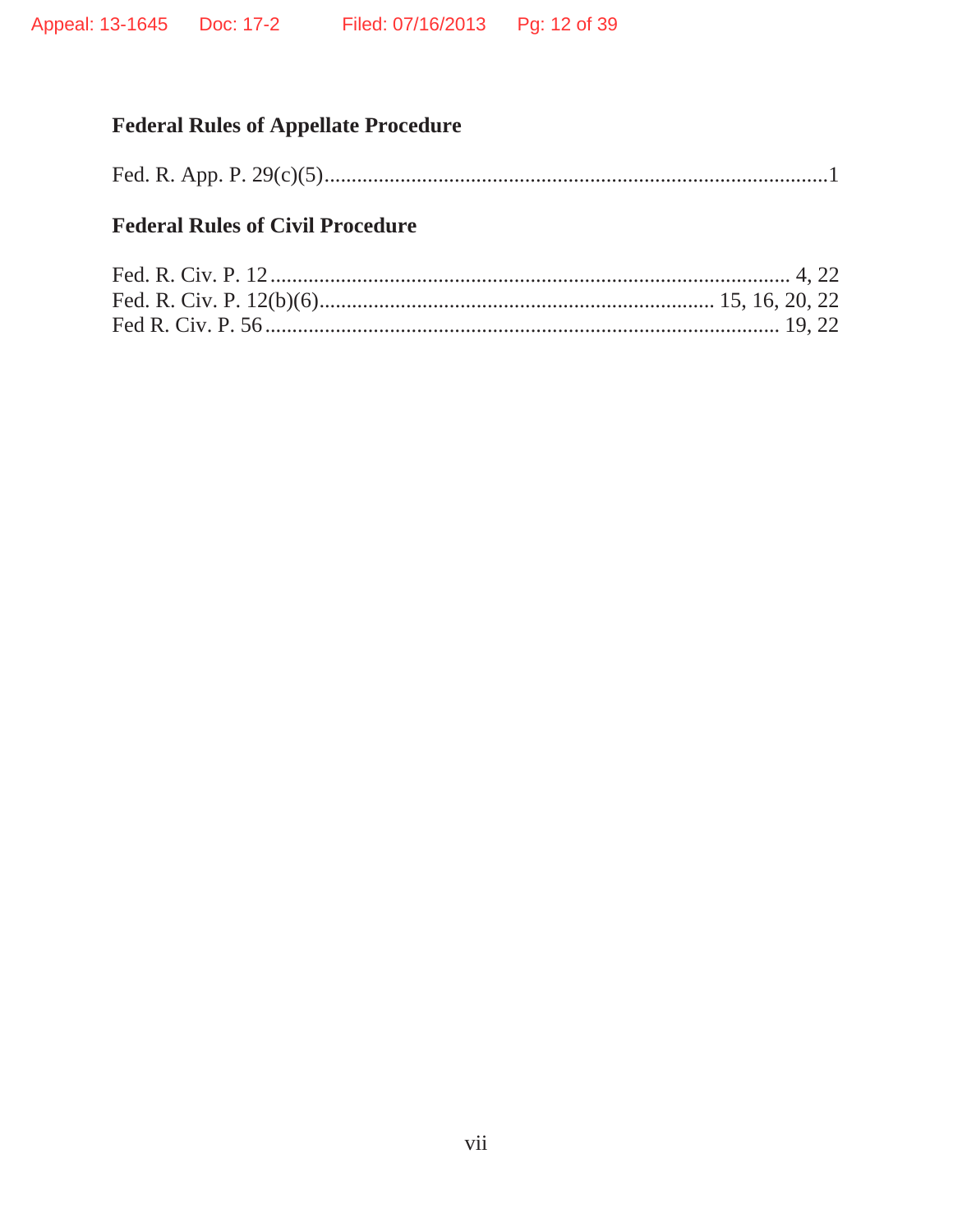### **STATEMENT OF INTEREST OF AMICI CURIAE<sup>1</sup>**

AARP is a nonpartisan, nonprofit organization with a membership that helps people turn their dreams into real possibilities, strengthens communities and fights for issues that matter most to families, such as employment, healthcare, income security, retirement planning, affordable utilities and protection from financial abuse. AARP is dedicated to addressing the needs and interests of older workers, and strives through legal and legislative advocacy to preserve the means to enforce their rights. Approximately half of AARP members work or are seeking work, and thus, are protected by laws such as the Americans with Disabilities Act (ADA), 42 U.S.C. §§ 12101 to 12213*.* AARP is committed to vigorous enforcement of the ADA, including provisions of the ADA Amendments Act of 2008 (ADAAA), Pub. L. 110-325 (Sept. 25, 2008), and regulations authorized by the ADAAA and issued by the Equal Employment Opportunity Commission (EEOC).

The National Employment Lawyers Association (NELA) is the largest professional membership organization in the country comprised of lawyers who represent workers in employment, civil rights and labor disputes. Founded in 1985, NELA advances employee rights and serves lawyers who advocate for

<sup>&</sup>lt;sup>1</sup> Pursuant to Fed. R. App. P. 29(c)(5), Amici Curiae certify: that no party or party's counsel authored this brief in whole or in part; that no party or party's counsel contributed money that was intended to fund the brief's preparation or submission; and that no person, other than Amici Curiae, their members, staff or their counsel, contributed money intended to prepare or submit this brief.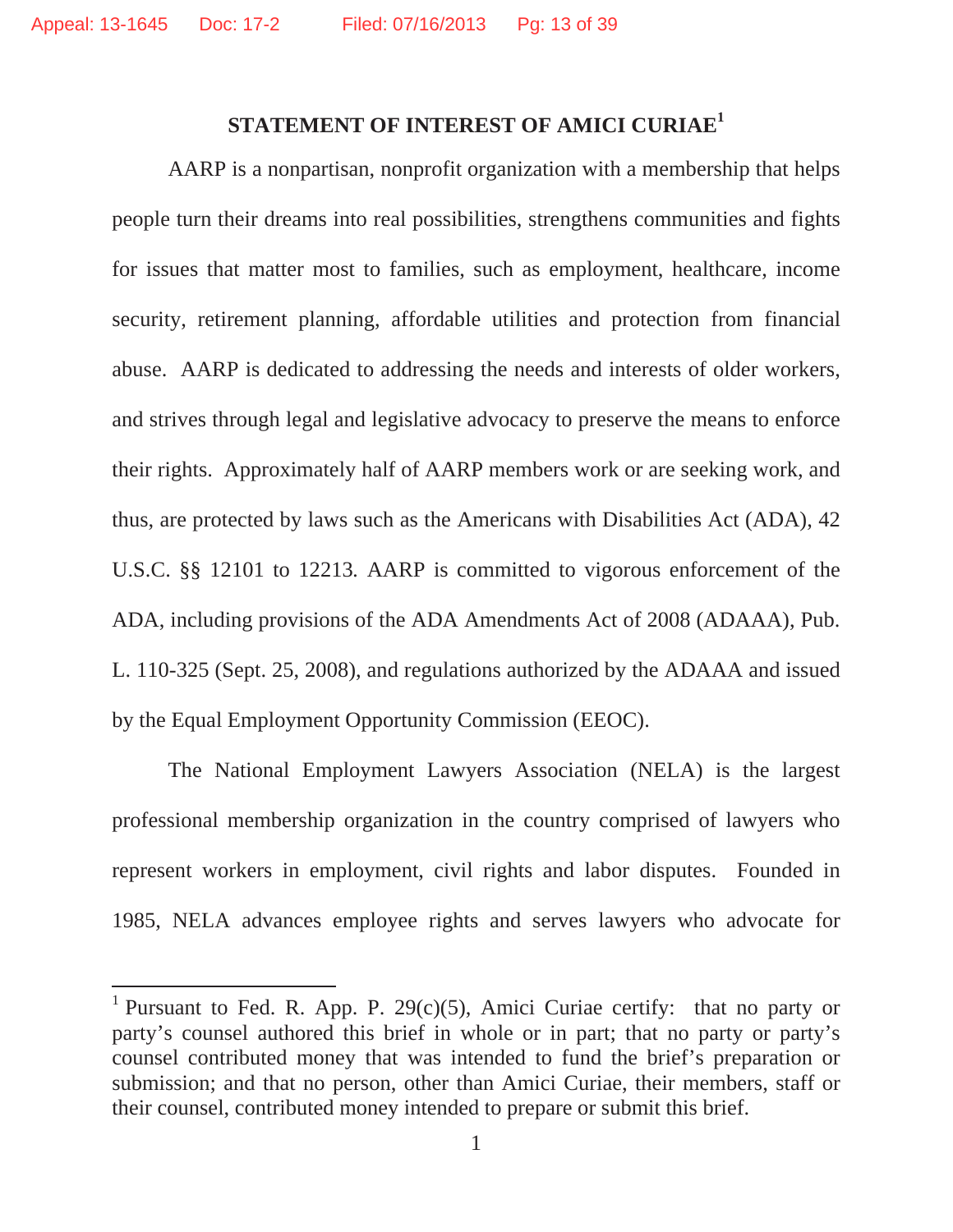equality and justice in the American workplace. NELA and its 68 circuit**,** state and local affiliates have a membership of over 3,000 attorneys committed to assisting those who have been illegally treated in the workplace. NELA's members litigate daily in every circuit, affording NELA a unique perspective on how the principles announced by the courts in employment cases actually play out on the ground. NELA strives to protect the rights of its members' clients, and regularly supports litigation affecting the rights of individuals in the workplace.

#### **SUMMARY OF ARGUMENT**

Amici address several aspects of ADA law not analyzed with clarity or precision by the district court. First, the district court's analysis of Appellant Carl Summers' claim that he had an ADA–covered "disability" was flawed in at least three respects. The district court erred in concluding that Summers' claim of disability was foreclosed because his alleged impairments were not permanent and were expected to heal within a year. J.A. at 74–79. In doing so, the district court failed to apply ADAAA standards contained in the ADAAA itself, as well as in EEOC regulations and guidance, with regard to Summers' limitations, and also failed to look at them without regard to "mitigating measures" undertaken by Summers. These standards differ greatly from those in force prior to 2009. The district court also erroneously considered Summers' alleged impairments largely in terms of their limitation of Summers in the major life activity of "working," J.A.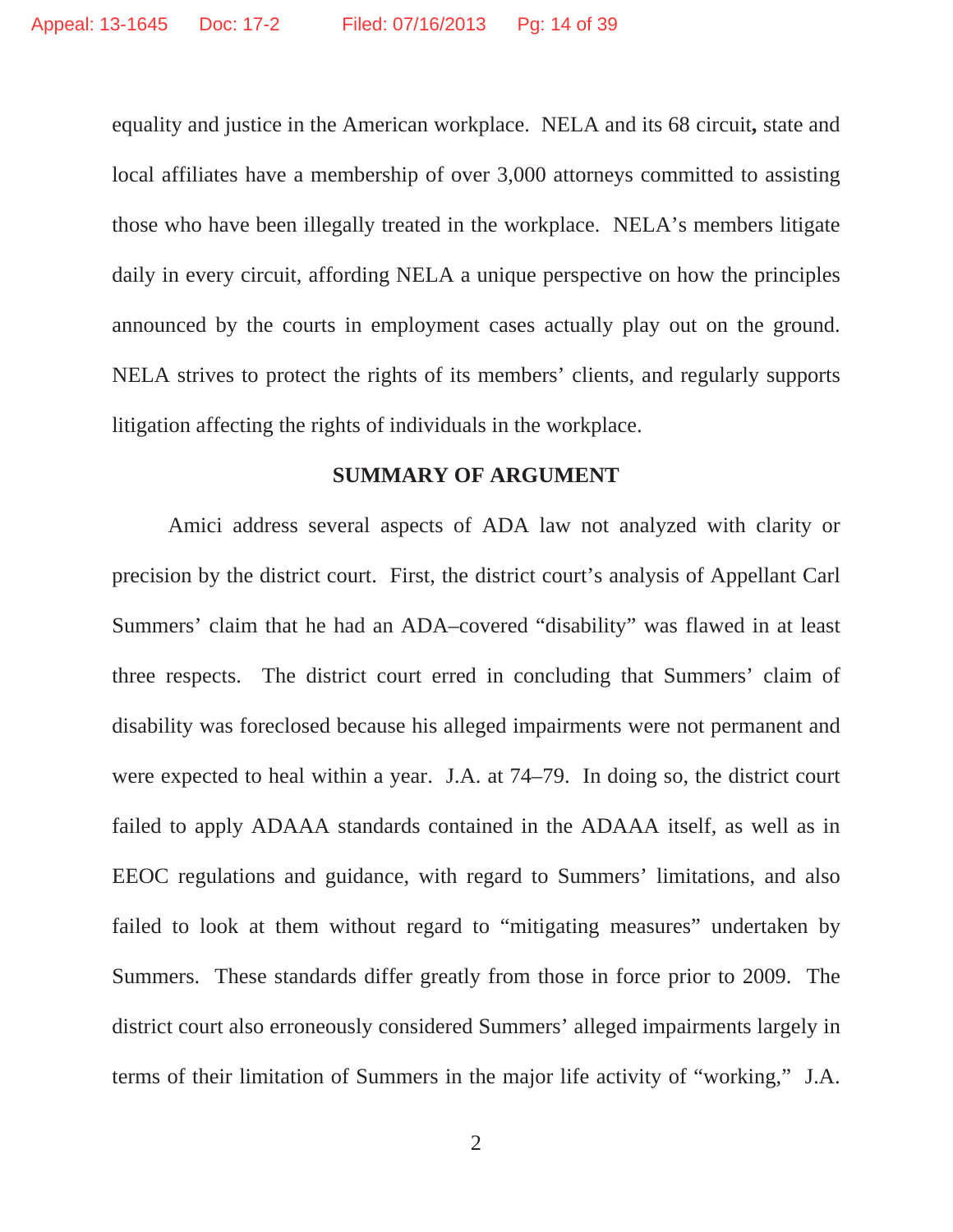at 77, rather than walking, which was the focus of Summers' Complaint, and the focus of his briefing and oral argument opposing the motion to dismiss.

Second, Amici address the alternative grounds invoked to dismiss Summers' reasonable accommodation claim. The district court suggested this claim rested solely on the failure of Appellee Altarum Institute, Corp. (Altarum) "to engage in [the] interactive process." J.A. at 80. This misreads Summers' Complaint allegations, briefing and argument that Altarum failed to grant his requests for accommodation. The district court also ignored settled law that an employer's failure to respond to accommodation requests is unjustified unless it is shown that no accommodation is possible. Further, it was error to rule that Summers' returnto-work plan was "unreasonable" on its face on grounds that he asked "to be allowed to work from home indefinitely." *Id*. Under this Court's rulings, Summers' plan included a "finite" end of twelve months to his need for accommodation. Thus, he adequately pled Altarum's "failure" to accommodate.

Finally, Amici submit that the legal hurdles erected by the district court are improper at this early stage of an ADA case and clash with Congressional intent recited in the ADA. The questions the court resolved to grant dismissal—whether Summers is "substantially limited" in a "major life activity," and whether Altarum "failed" to "reasonably" accommodate his injuries—are non-ripe fact issues that should be decided on a full evidentiary record at summary judgment or trial.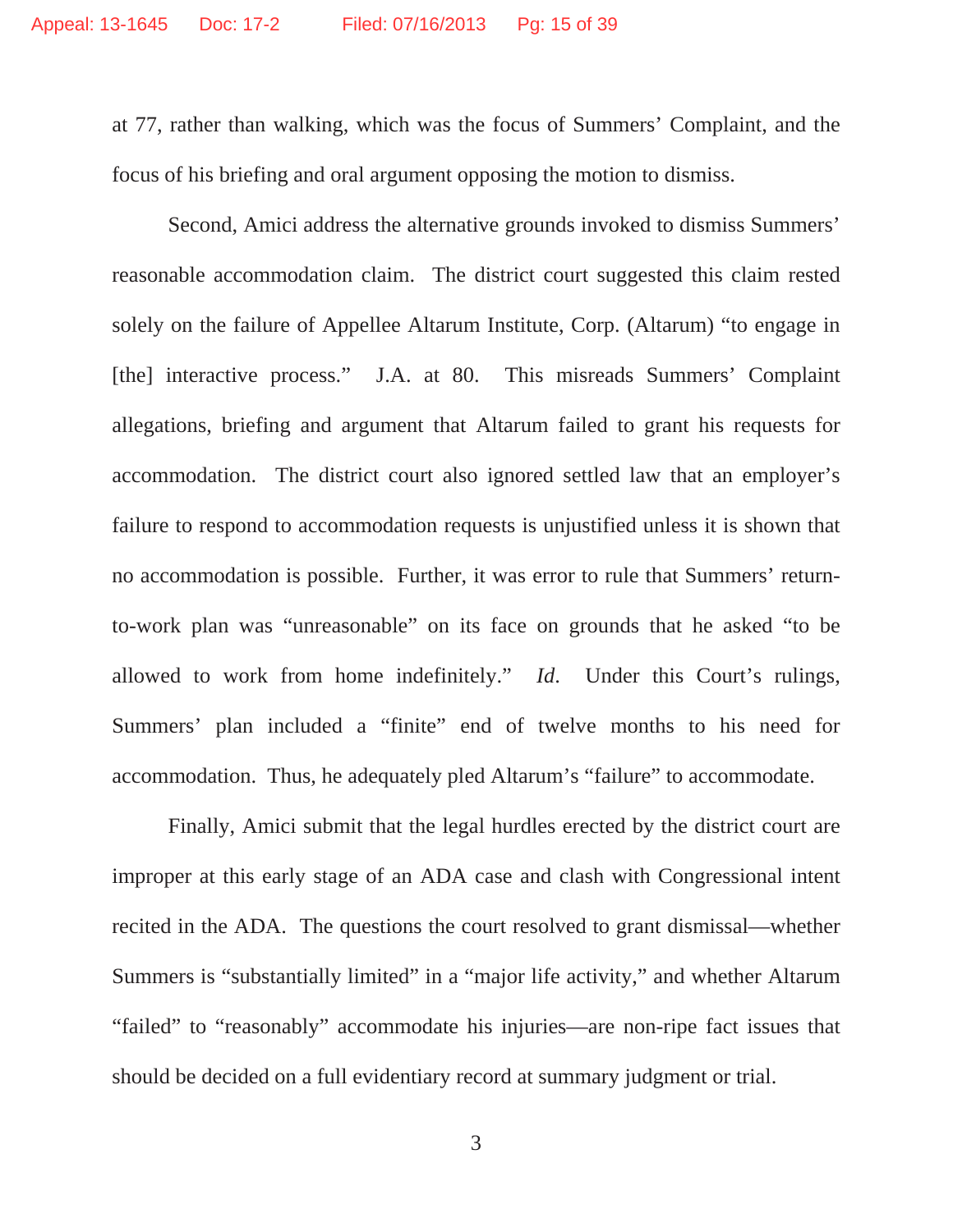#### **SUMMARY OF APPELLANT'S FACT ALLEGATIONS**

The district court granted Appellee Altarum's motion to dismiss pursuant to Fed. R. Civ. P. 12(b)(6). Hence, allegations in the Complaint dated December 27, 2012, J.A. at 37–49, must be treated as true and correct.

Appellant Summers worked for Altarum from mid-July to December 1, 2011 as a researcher and statistician. J.A. at 38, 41. Altarum performed services for private firms as well as federal agencies such as the Defense Centers of Excellence (DCoE), in Silver Spring, Maryland. *Id*. at 38–39. Summers "frequently commuted to" DCoE's offices to work there for Altarum. *Id.* Summers had no "performance problems." *Id.* at 39

In mid-October 2011, Summers sustained what the district court described as a "very serious injury." J.A. at 75 (transcript of April 26, 2013 District Court Motions Hearing). While commuting to DCoE, he suffered a broken left leg "requiring surgery to fit a metal plate, screws, and donated bone," "a torn meniscus cartilage in his left knee," a broken right ankle, and right knee damage requiring surgery to "refasten the tendons to the knee." *Id*. at 39–40 (Complaint, ¶14).

Summers' doctors estimated that "even with ... mitigating measures," his recovery would take "seven months to a year." J.A. 75 (summarizing Complaint, ¶39, J.A. 44). For a few months, "Summers could not even walk very short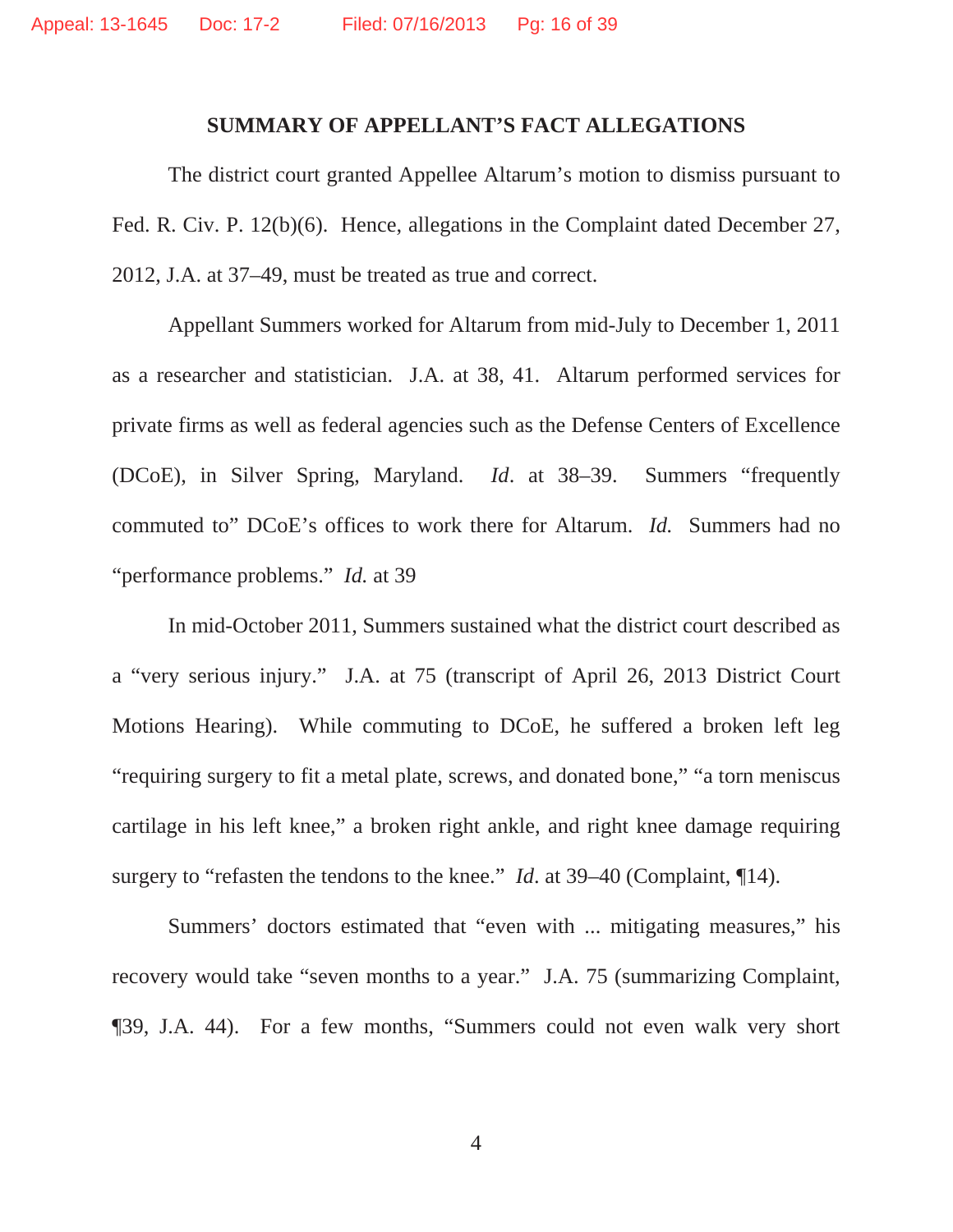distances without pain," and as of the filing of the Complaint, fourteen months after his injuries, he still could not "walk short distances without pain." *Id.*

Summers alleged that shortly after his accident he spoke to an Altarum human resources (HR) employee about "working from home." J.A. at 40. A week later, he e-mailed "supervisors and colleagues, updating them about his recovery and expressing his hope to return to work quickly." *Id*. at 40–41. In the next "few weeks," Summers allegedly "sent two or three other e-mails to his supervisors at Altarum and DCoE" seeking "advice as to the best way" to return to work, asking "about working remotely full- or part-time," and proposing "a plan" to take shortterm disability for a few weeks, then start working remotely part-time, and then increase his hours gradually until he was full-time again." *Id.* at 41.

After the accident, Altarum's HR representative allegedly "agreed to talk about accommodations that would allow Summers to return to work." *Id*. at 40. A few weeks later Summers' boss at Altarum called, but did not discuss his proposals. *Id.* at 41. He next heard from Altarum on November 30. He learned he would be terminated the next day, assertedly because Altarum's client DCoE asked that he be replaced and Altarum had no other assignment for him. Summers disputes this rationale, and asserts that Altarum never considered or explored with DCoE giving him a reasonable accommodation to let him keep his job. *Id*. at 41– 42.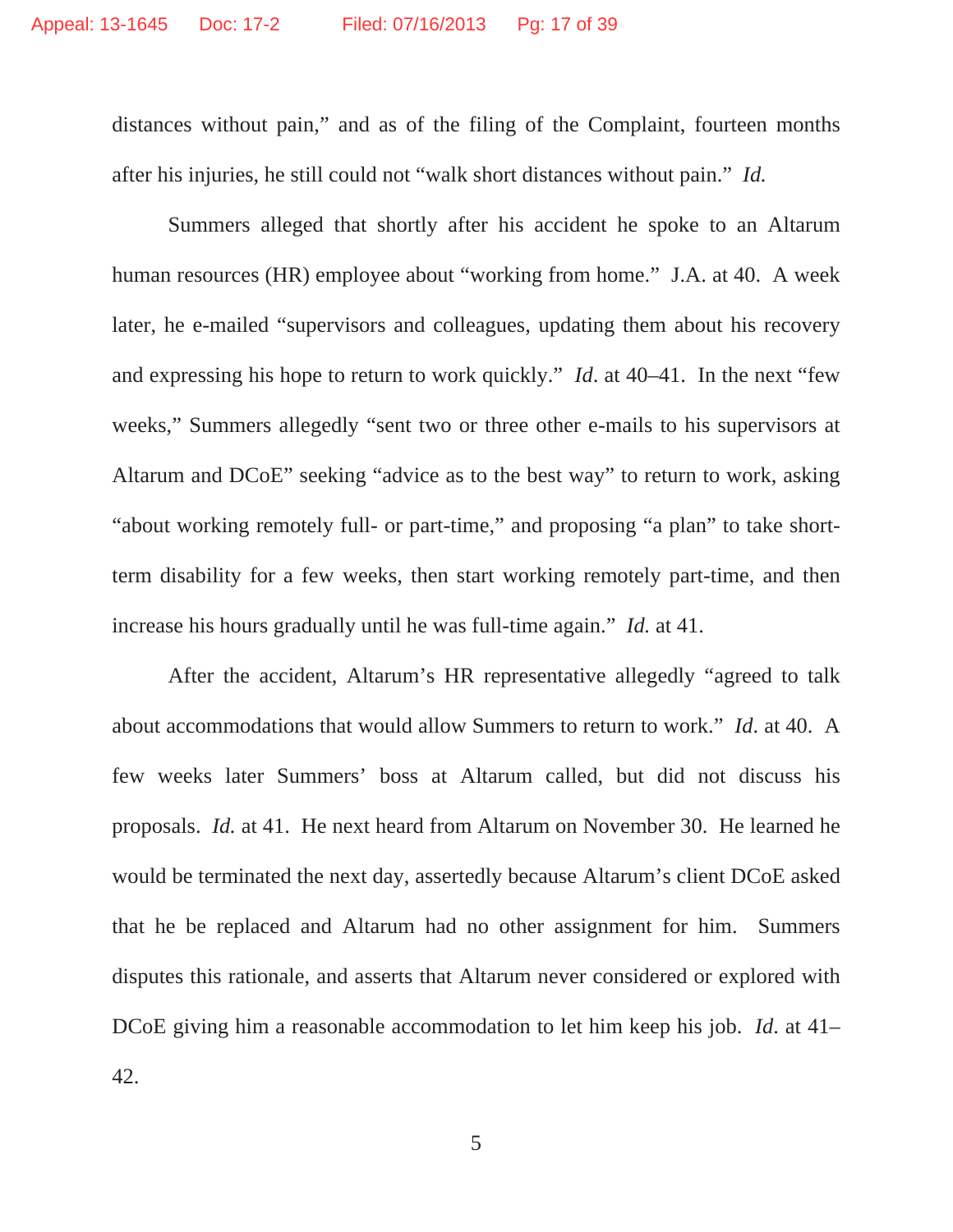#### **ARGUMENT**

### **I. THE DISTRICT COURT'S ANALYSIS OF WHETHER SUMMERS HAS A "DISABILITY" CLASHES WITH THE ADAAA, AND WITH THE EEOC RULES AND GUIDANCE ISSUED TO INTERPRET IT.**

**A. The ADAAA's Text and History, As Well As EEOC Regulations and Regulatory Guidance, Clearly Envision Actual Impairments Lasting Less Than A Year, as in This Case, Constituting Actual "Disabilities."**

Under the ADA as amended in 2008, a "very serious injury" such as the one here, likely to last seven to twelve months taking into account "mitigating measures," clearly is a covered "disability."

This is an "actual disability" case brought under the first prong of the ADA's disability definition, 42 U.S.C. § 12102(1)(A). Significantly, although duration is an explicit statutory factor in cases of a "regarded as" disability under prong *three*, 42 U.S.C. §  $12102(3)(B)$ ,<sup>2</sup> Congress included no such limitation in the revised definition of an "actual disability." Accordingly, EEOC regulations issued pursuant to express authorization by Congress<sup>3</sup> state in no uncertain terms:

> The six-month 'transitory' part of the "transitory and minor" exception to "regarded as" coverage in [29 C.F.R.] § 1630.15(f) does not apply to the definition of "disability under paragraph[]  $[1630.2](g)(1)(i)$  (the "actual disability" prong) ... of this section. *The effects of an impairment lasting or expected to last*

<sup>&</sup>lt;sup>2</sup> That provision states that "regarded as having [a disabling] impairment" does not apply to "impairments that are transitory and minor," and defines a transitory impairment as one "with an actual or expected duration of 6 months or less."

<sup>3</sup> *See* 42 U.S.C. § 12205a.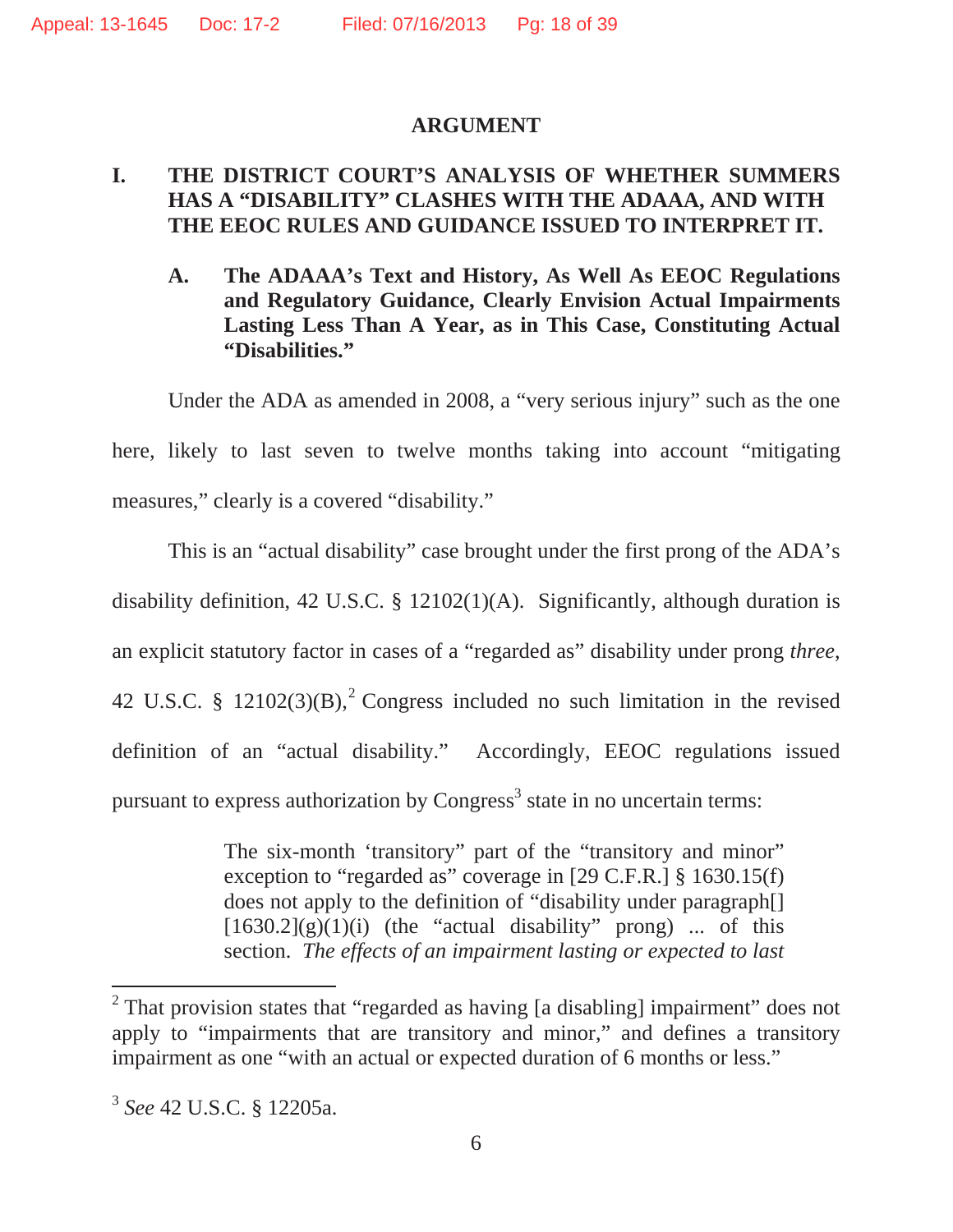*fewer than six months can be substantially limiting within the meaning of this section.* 

29 C.F.R. § 1630.2(j)(1)(ix) (ninth of nine "Rules of construction" for the term "Substantially limits") (emphasis supplied).

It follows that the district court was incorrect in ruling that Summers had no actual disability because at the time of his discharge, his impairment was "temporary" and "he was expected to recover within a year." J.A. at 75 (Summers alleged his doctors "estimated [his] recovery require[d] … even with mitigation ... seven months to a year"); *id.* at 76 ("these are not facts that suggest a disability"); *id.* 77 ("a temporary condition, even up to a year, does not fall within the purview of the act"). In this regard, the district court simply reaffirmed its prior erroneous order, dismissing Summers' initial complaint "because his injuries were not permanent and were expected to heal within a year." *Id.* at 74.

In the Appendix to 29 C.F.R. Part 1630 ("Interpretative Guidance on Title I of the Americans with Disabilities Act"), EEOC elaborated on its regulation declaring that the limited duration of an actual impairment is not dispositive. Rather, duration is only "one factor that is relevant in determining whether the impairment substantially limits a major life activity." 29 C.F.R. Part 1630 App. §  $1630.2(j)(1)(ix).$ <sup>4</sup> Consistent with this interpretation of the ADAAA, EEOC

<sup>&</sup>lt;sup>4</sup> In support the EEOC cites a formal statement by the two chief sponsors in the House of Representatives of legislation that became the ADAAA. *Id.*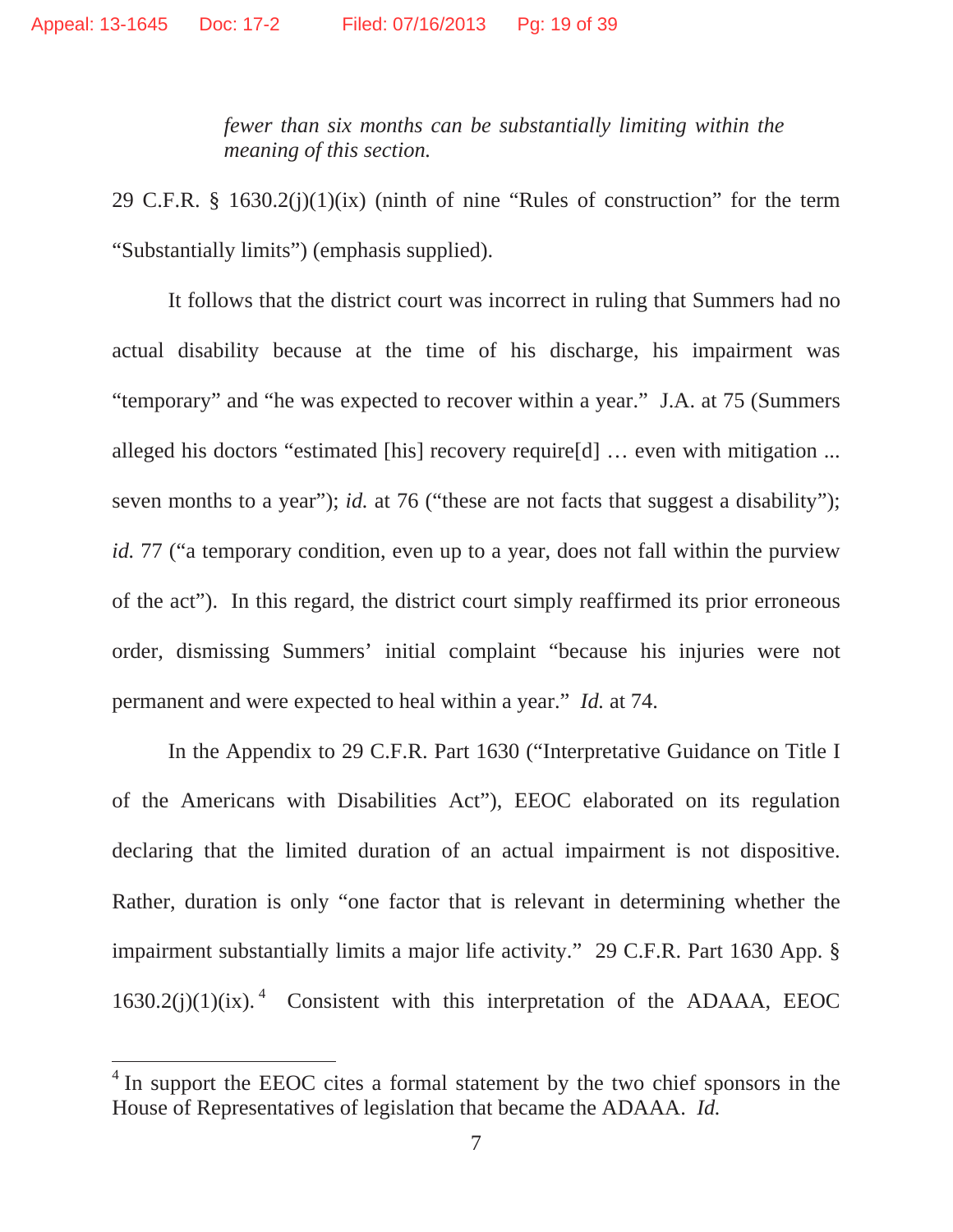reaffirmed that even actual disabilities lasting "only for a short period of time," i.e., fewer than six months, though "typically not covered ... may be covered if sufficiently severe." *Id. See also id.* § 1630.2(j)(1)(viii) (a "restriction that lasts or is expected to last for several months [may be] substantially limit[ing]").

Decisions rendered in recent years recognize the need for flexible and generous application of the revised ADAAA definition of "disability" in assessing "temporary" impairments. *See, e.g.*, *Cohen v. CHLN, Inc.*, 2011 U.S. Dist. LEXIS 75404, at \*21 (E.D. Pa. July 13, 2011) ("As discussed above, the ADAAA mandates no strict durational requirement for plaintiffs alleging an actual disability."); *Feldman v. Law Enforcement Assocs. Corp.*, 779 F. Supp. 2d 472, 484–85 (E.D.N.C. 2011) ("The ADAAA does not explicitly overturn the finding in *Toyota Motor* that temporary disabilities do not qualify for ADA protection. However, as previously noted, the ADAAA states that the definition of disability is to be construed 'in favor of broad coverage ... .' Accordingly, even if Feldman's [condition] 'only temporarily limited his ability to work, the stringent requirements of *Toyota Motor* may be rejected by the amended statute in favor of a more inclusive standard.'") (citations omitted). *See also Duggins v. Appoquinimink Sch. Dist.*, 2013 U.S. Dist. LEXIS 15297, at \*8 (D. Del. Feb. 5, 2013) (ruling that six months of severe depression, which prevented work for a month, "inevitably" qualifies as an actual "disability"); *Nayak v. St. Vincent Hosp. & Health Care Ctr.,*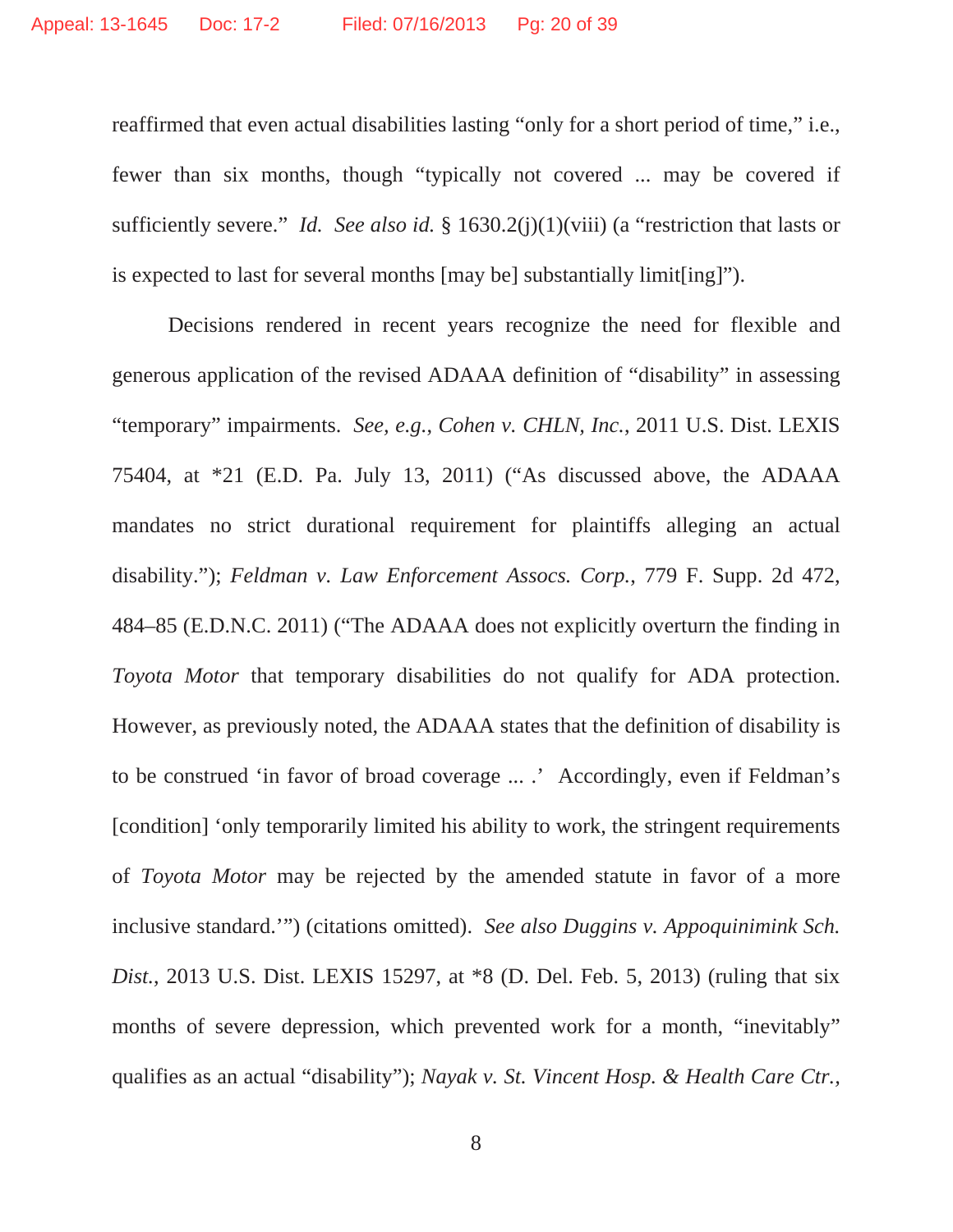*Inc.*, 2013 WL 121838, at \*3 (S.D. Ind. Jan. 9, 2013) (finding sufficient to plead actual "disability" pregnancy-related complications lasting eight months); *Dentice v. Farmers Ins. Exch.*, 2012 U.S. Dist. LEXIS 89609, at \*31–34 (E.D. Wis. June 28, 2012) (finding nine months treatment for anxiety, depression and carpal tunnel syndrome, during leave that continued on return to work, to be sufficient evidence of substantially limiting actual impairment).

#### **B. The District Court's Embrace of A Strict Durational Requirement for Alleging An Actual "Disability" Is Premised on Pre-ADAAA Authorities that Are No Longer Good Law.**

An inevitable consequence of legislation such as the ADAAA, which Congress enacted expressly to modify the impact of certain Supreme Court rulings and related lower court decisions, is the need to avoid precedents not expressly "overturned," but whose reasoning is expressly premised on the vacated decisions. The district court gave inadequate attention to this task and erred as a result.

The linchpin of the district court's decision on the issue of duration of an actual impairment is *Pollard v. High's of Baltimore, Inc.*, 281 F.3d 462 (4th Cir. 2002), which, the court declared "is, I think, still good law." J.A. at 78. Not so.

In particular, the district court gleaned from *Pollard* that

in evaluating whether or not the plaintiff here was disabled [,] *I have to consider* the nature and severity of the impairment, of *whether [an impairment] was permanent or [had] long-term impact*, and [an] impairment simply cannot be a substantial limitation of a major life activity if it is ... expected to improve in a relatively short period of time … [t]his doctor's estimate,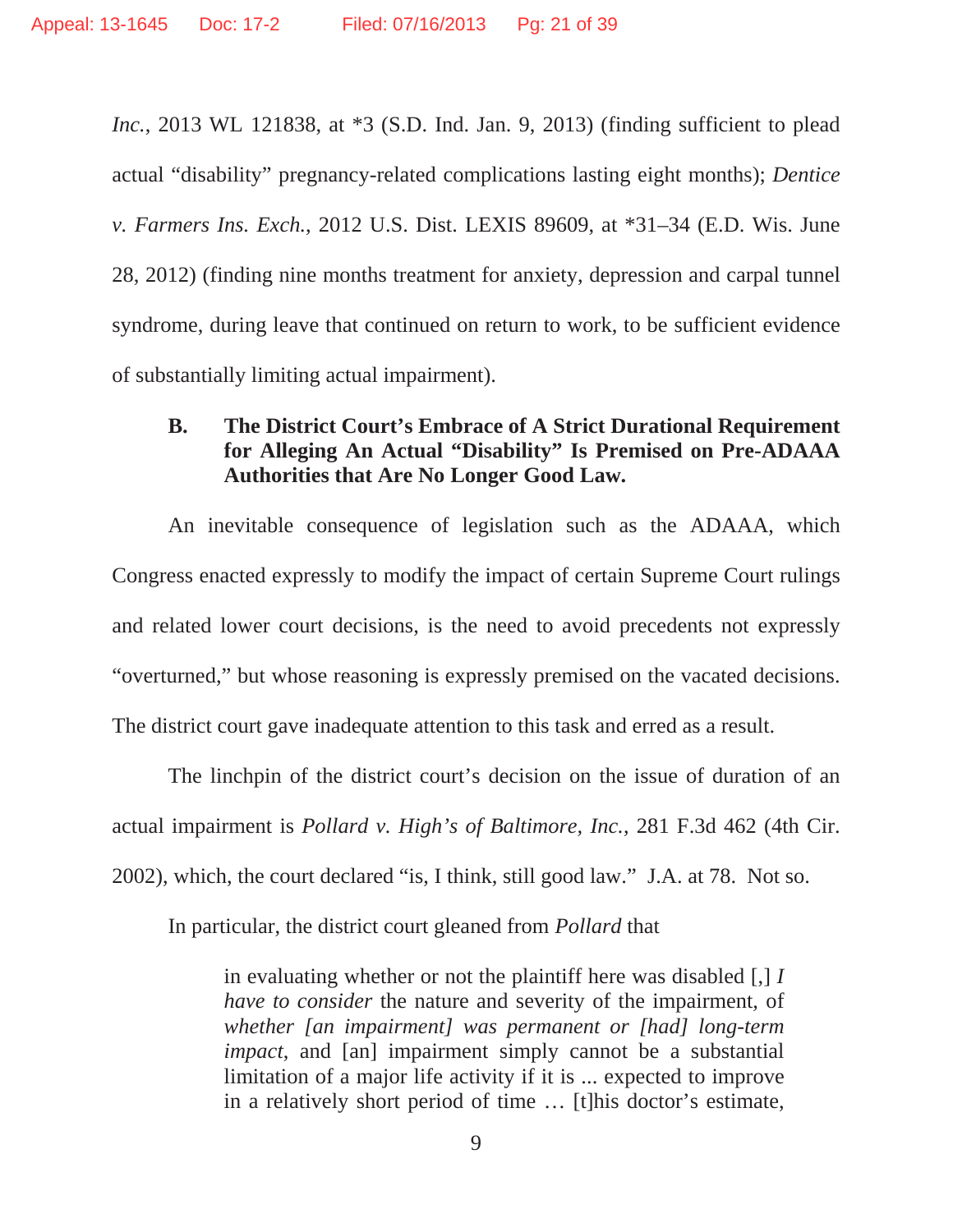seven months up to 12 months, is insufficient to state a claim of disability.

*Id.* at 77–78 (emphasis supplied). Plainly, the district court was referencing a passage in *Pollard*, 281 F.3d at 467–68, discussing, *inter alia,* a former EEOC regulation, 29 C.F.R. § 1630.2(j)(2) (2002), which enumerated factors "courts *may* [not 'have to'] consider" in deciding if an impairment is "substantially limiting" including the "permanent or long-term impact of the impairment." The same passage in *Pollard* cites EEOC guidance as indicating that temporary impairments "such as recuperation from surgery, will generally not qualify as a disability under the ADA." 281 F.3d at 468. Yet the EEOC revoked this regulatory and interpretative language after enactment of the ADAAA and replaced it with the far more generous approach described above.<sup>5</sup> In addition, *Pollard* supported its

<sup>&</sup>lt;sup>5</sup> Thus, neither 29 C.F.R. § 1630.2(j)(2), nor any other subsection of the EEOC's ADA regulations now contains the "permanent or long-term" language relied on by the Supreme Court in *Toyota Motor*, 122 S. Ct. at 691, and cited by *Pollard*, 281 F.3d at 468. (Nor is it so, as Altarum states, that it "was a legislative decision," i.e., Congress' choice in 2008, that a disability "had to be permanent [or] long-term in order to be protected." J.A. at 54. Altarum cites no ADAAA text or legislative history to that effect as there is none.) The corresponding text of the new ADA regulations, addressing "Condition, manner, or duration" of an impairment, 29 C.F.R. § 1630.2(j)(4), stresses that consideration of such factors, including duration, must "[a]t all times [take] into account the principles in paragraphs  $(j)(1)(i)$  through  $(ix)$  of this section," the last of which reaffirms that "an impairment lasting or expected to last fewer than six months can be substantially limiting." Moreover, current § 1630.2(j)(4)(i) reflects a wholesale change in EEOC's approach, consistent with the less onerous definition of disability in the ADAAA. The new subsection does not mention at all consideration of the duration of an impairment, but rather, "the duration of time it takes the individual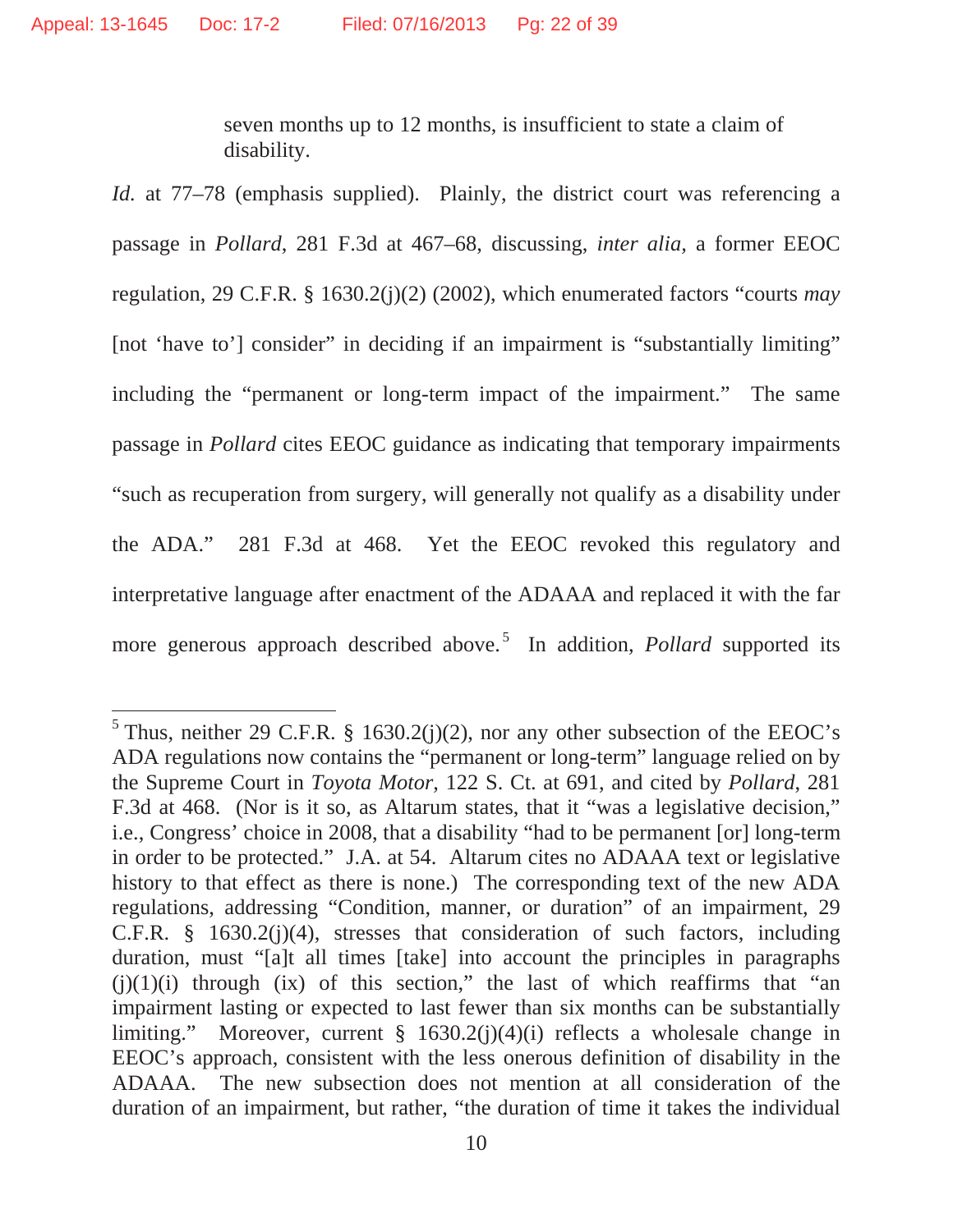stingy view of ADA coverage of "temporary impairments" by quoting strict definitional language from *Toyota Motor* regarding "substantially limits" and the ruling in *Sutton v. United Air Lines* mandating consideration of mitigating measures in determining "disability." *Id.* This is precisely the approach Congress repudiated in the ADAAA.

 While *Pollard* purported to approve a "case-by-case evaluation" of temporary impairments, in reality it focused almost exclusively on whether an impairment was permanent, or conversely, whether an impairment can "properly be characterized as temporary." 281 F.3d at  $468-69$ . Thus, where the standard is whether the plaintiff "had a permanent impairment or . . . was not likely to make a full recovery"—apparently *ever*—it is unsurprising that the *Pollard* court declared a nine-month injury could not be an ADA "disability." *Id.* at 469; *accord id.* at 471 n.4 (equating "temporary" with a condition that "was improving," i.e., not permanent, but rather, likely to resolve).

Both *Pollard* and this Court's prior ruling in *Halperin v. Abacus Tech. Corp.*, 128 F.3d 191 (4th Cir. 1997), denied ADA coverage for a broad swath of

to perform the major life activity, or for which the individual can perform the major life activity."

<u> 1989 - Andrea Santa Andrea Andrea Andrea Andrea Andrea Andrea Andrea Andrea Andrea Andrea Andrea Andrea Andr</u>

<sup>6</sup> This passage of *Pollard* also points up yet another error in the district court's decision. Adoption of a *per se* rule limiting actual disabilities to those involving impairments unlikely to heal within a year violates the fundamental precept that "whether a person has a disability under the ADA is an individualized inquiry." *Sutton* v. *United Air Lines, Inc.,* 527 U.S. 471, 483 (1999).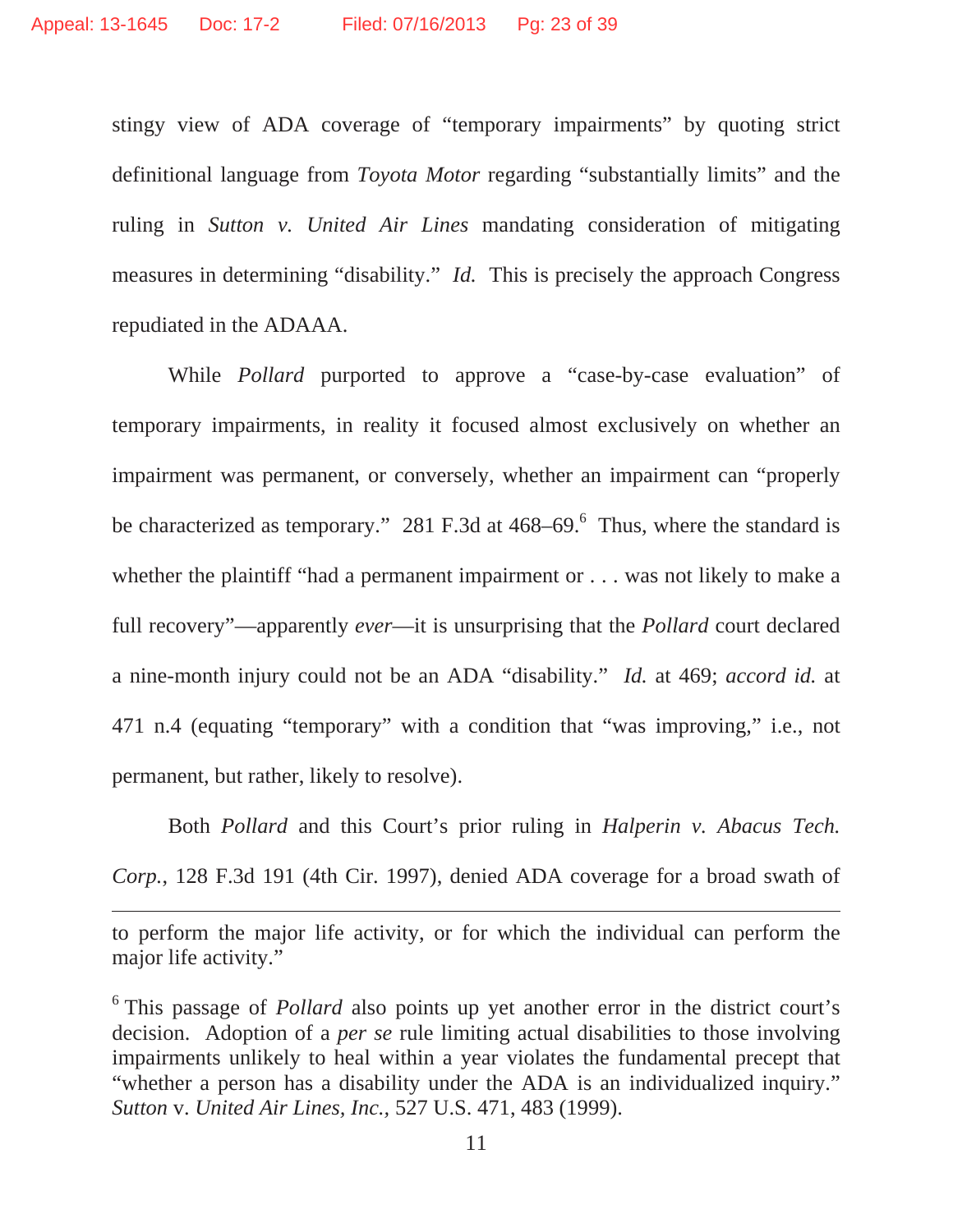non-permanent impairments that Congress demonstrated in 2008 it plainly intends the ADA to address. Both decisions rely on the prospect—condemned in *Toyota Motor* and *Sutton*, but embraced in the ADAAA—that a generous definition of "disability," such as one "applying the protections of the ADA to temporary impairments, such as Pollard's, would dramatically expand the scope of the Act." *Id.* at 471–72 (citing similar language in *Halperin*, 128 F.3d at 200). Such reasoning no longer justifies categorically excluding ADA protections "to individuals with broken bones . . . infectious diseases, or other ailments that temporarily limit" them. *Halperin*, 128 F.3d at 200.7 *See id.* at 199 (relying on withdrawn provisions of 29 C.F.R. § 1630.2(j) issued prior to ADAAA).

<sup>7</sup> The extreme example of this outdated reasoning is *Bateman v. American Airlines, Inc.*, 614 F. Supp. 2d 660 (E.D. Va. 2009), in which the district court held that neck and back injuries from which plaintiff took 28 months to recover were insufficient to demonstrate an actual disability—based on *Pollard, Halperin, Toyota*, and now-withdrawn EEOC rules, and because the condition was still improving and thus was "temporary," not "permanent." 614 F. Supp. 2d at 670-71. (Further, *Bateman*'s convoluted "disability" analysis likely was wholly unnecessary, as the case might have been decided on a straight-forward "qualified" analysis, rather than its now—and possibly then—unsustainable view of "disability.") The other authorities cited by the district court purporting to establish strict limits on recognition of non-permanent impairments as actual disabilities are likewise inapt. The injuries sustained by the plaintiffs in *Rankin v. Loews Annapolis Hotel Corp.*, 2012 U.S. Dist LEXIS 67553 (D. Md. May 14, 2013), and *Zick v. Waterfront Comm'n*, 2012 U.S. Dist. LEXIS 144920 (S.D. N.Y. Oct. 4, 2012), were insignificant compared to Summers.' Rankin's "daily activities were unimpeded and ... he was able to work and exercise normally," 2012 U.S. Dist. LEXIS 67553 at \*9, and Zick's broken leg was expected to resolve in 8–10 *weeks*, 2012 U.S. Dist. LEXIS 67553 at \*5. Zick's employer allowed her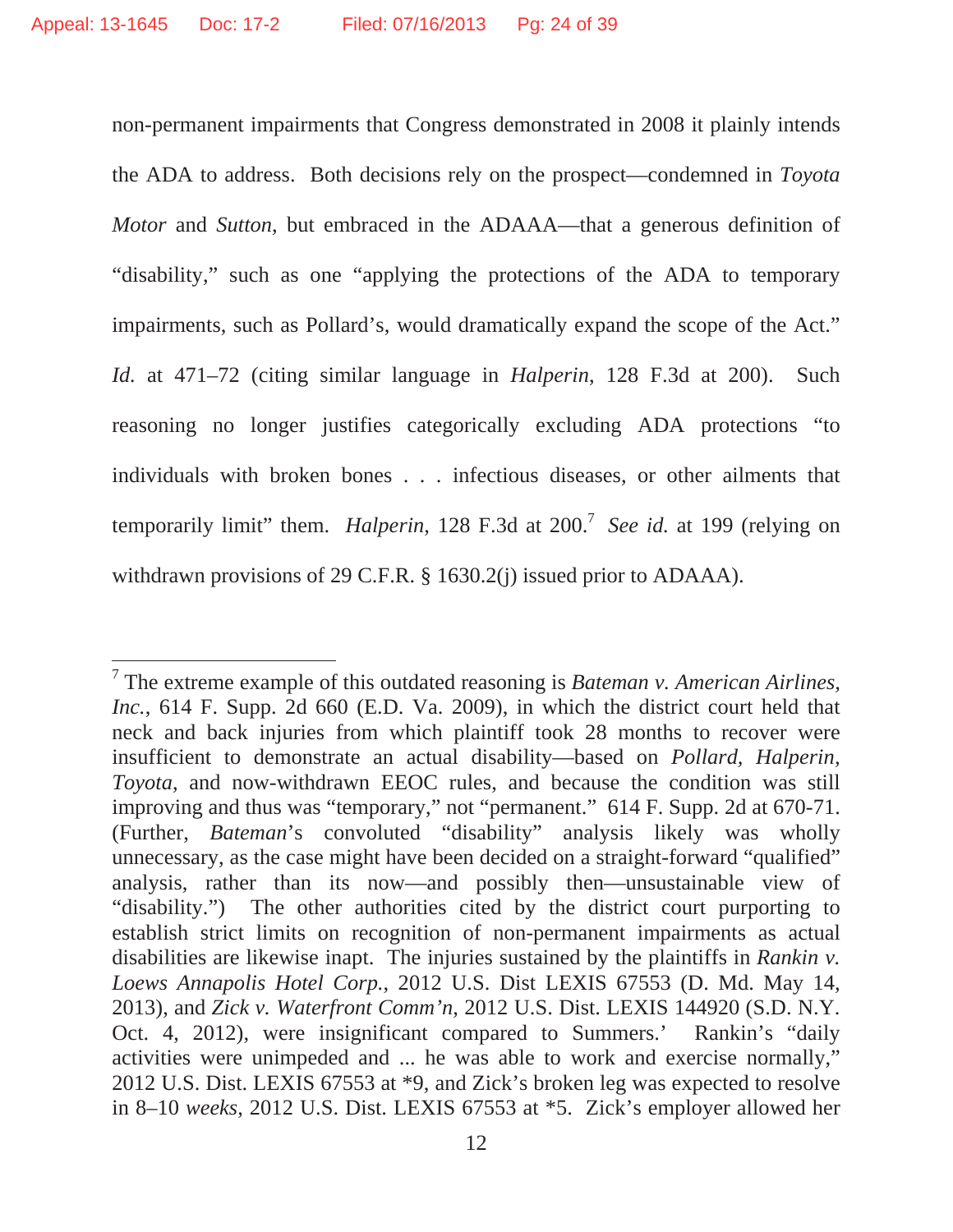## **C. The Ruling Below Also Ignores the Duty to Consider Alleged Disabilities Not Taking into Account Mitigating Measures.**

The district court recognized that Summers alleged an impairment his doctors expected to last between seven and twelve months "even with mitigation," J.A. at 75, but the court then bypassed a critical step required by the ADAAA: "the determination of whether an impairment substantially limits a major life activity shall be made without regard to the ameliorative effects of mitigating measures." 42 U.S.C. § 12102(4)(E)(i). One of the mitigating measures Summers claims to have used, "medication" (for pain), J.A. at 40 (Complaint, ¶16), is specifically listed as such in the ADA, as amended. *See* 42 U.S.C. § 12102(4)(E)(i)(I). Another, "physical therapy," which Summers alleged in December 2012 was "continuing to this day," J.A. at 40 (Complaint, 10), is specified as a mitigating measure in post-ADAAA EEOC regulations. *See* 29 C.F.R. §  $1630.2(j)(5)(v)$ . Still another, "surgery," J.A. at 40, should—according to the EEOC—be "assessed on a case-by-case basis." 76 Fed. Reg. 16978, 16983 (Mar. 25, 2011) (preamble, "Regulations to Implement the Equal Employment Provisions of the Americans with Disabilities Act Amendments Act").<sup>8</sup> Most pre-

to work from home; she resigned when faced with evidence she had abused the arrangement. *Id.* at \*5-6

<u> 1989 - Andrea Santa Andrea Andrea Andrea Andrea Andrea Andrea Andrea Andrea Andrea Andrea Andrea Andrea Andr</u>

<sup>&</sup>lt;sup>8</sup> EEOC explained that its draft rule included as an example of mitigating measures "surgical interventions, except for those that permanently eliminate an impairment"—i.e., the kind of surgery Summers apparently had. *Id*. EEOC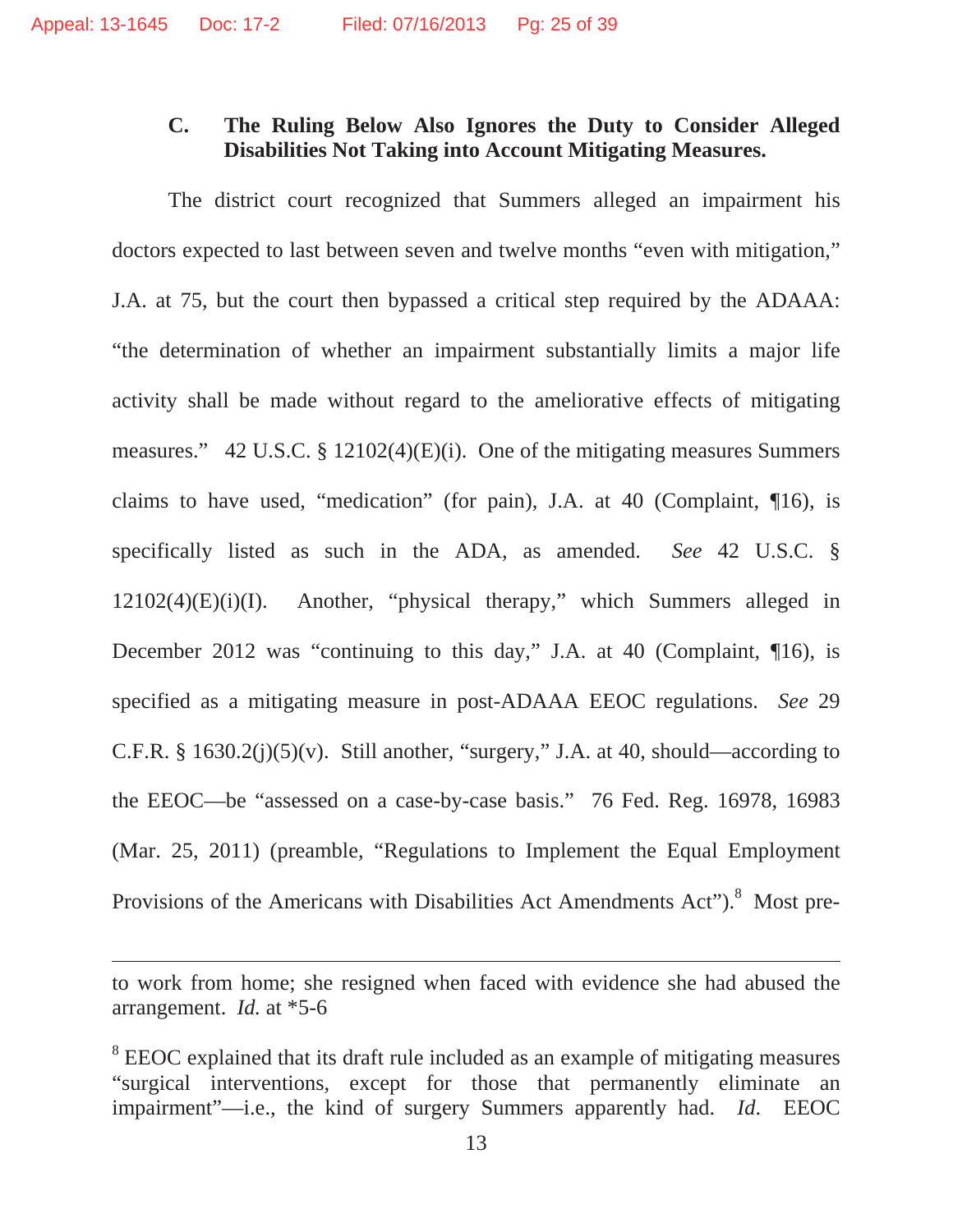ADAAA decisions held that "mitigating measures" include surgical interventions. *See, e.g.*, *Cutrera v. Bd. of Supervisors of Louisiana State Univ.*, 429 F.3d 108, 111-12 (5th Cir. 2005); *Stephenson v. United Airlines, Inc.*, 9 F. App'x 760, 763- 64 (9th Cir. 2001) (unpublished).

Given the relevance of at least some, and possibly all of the mitigating measures identified by Summers, the district court erred in dismissing the Complaint for failure to allege an ADA "disability" without considering the likely severity and duration of Summers' impairments absent these measures.<sup>9</sup>

## **D. It Was Error to Assess Summers' Alleged Disability Solely by How It Limited the Major Life Activity of "Working" When Summers Stressed How It Limited the Major Life Activity of Walking.**

Another reason for the improper dismissal of Summers' case was confusion regarding the "major life activity" that Summers highlighted in demonstrating that his Complaint sufficiently stated a claim of actual "disability." Summers alleged that he was substantially limited in no less than six major life activities: "the

<u> 1989 - Johann Stein, marwolaethau a cyfeiliad y gynnas a gynnas a gynnas a gynnas a gynnas a gynnas a gynnas</u>

struck this language due to "confusion evidenced in the comments about how [it] would apply." *Id*. The district court should address this issue on remand.

<sup>&</sup>lt;sup>9</sup> ADA text, 42 U.S.C. § 12102(4)(E)(i) ("such as"), and EEOC rules ("Mitigating measures include, but are not limited to"), 29 C.F.R.  $\S$  1630.2(j)(5)(v), make clear that "the list of examples ... in the ADA and the regulations is non-exhaustive." 29 C.F.R. Part 1630 App. § 1630.2(j)(1)(vi). Further, "[t]he absence of any particular mitigating measure from the list in the regulations should not convey a negative implication as to whether the measure is a mitigating measure under the ADA." *Id.* (citing legislative history to this effect).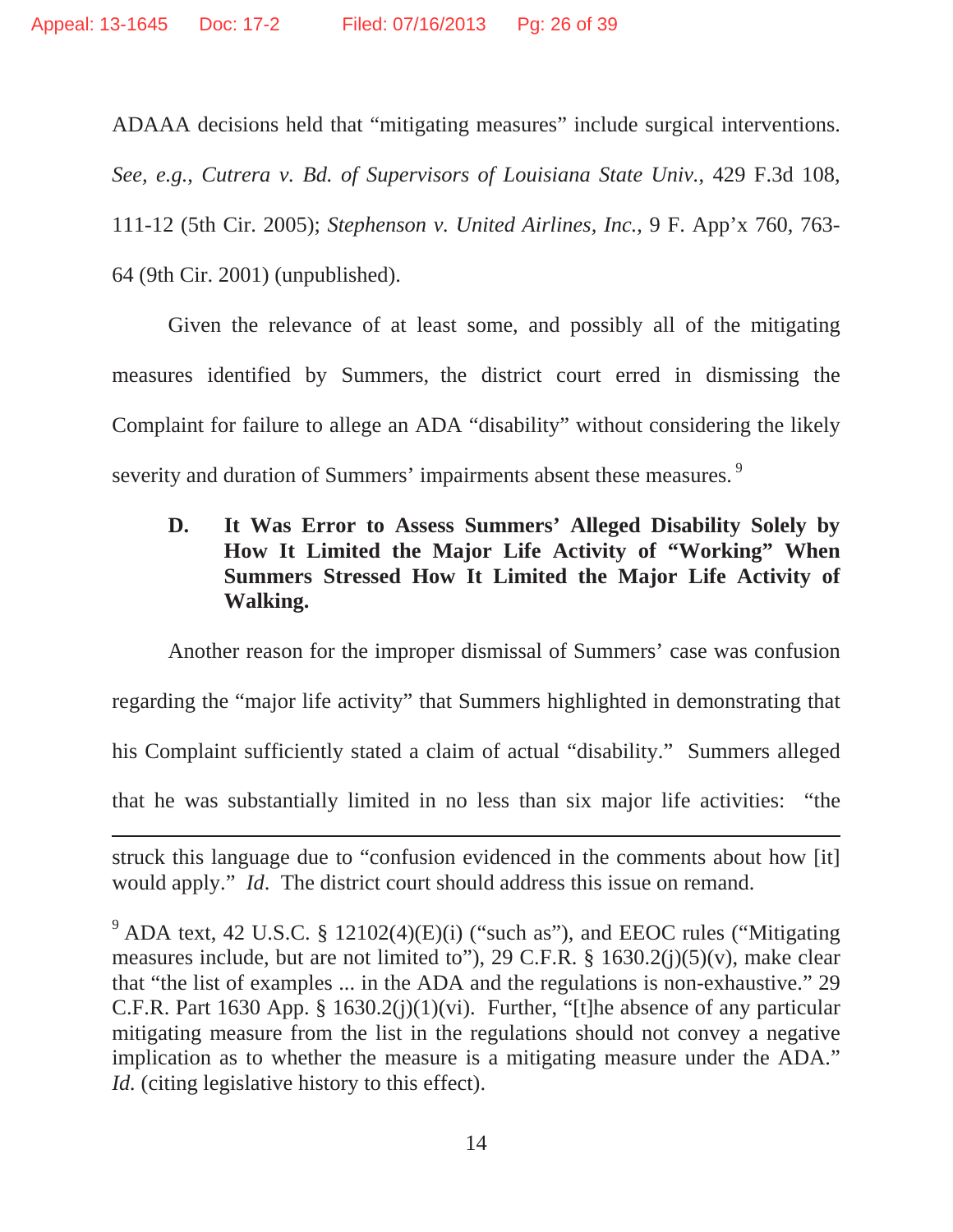functioning of his musculoskeletal system"<sup>10</sup> and "his ... ability to walk, run, drive, climb stairs, and work." J.A. at 44 (Complaint, ¶38). Unsurprisingly, in response to a Rule 12(b)(6) motion, Summers stressed just one—as he had to adequately allege just one—the major life activity of walking. Remarkably, however, the district court became sidetracked by, in effect, a *non sequitur*––repeated questions regarding Summers' evidence that he was substantially limited in "working."

Ironically, the district court powerfully articulated, yet still resisted Summers' walking argument. The court acknowledged over and over that plaintiff likely needed a wheelchair for mobility, as he could not walk. *See* J.A. at 56, 57, 65–66, 68, 77. But the court could not separate the issue of walking from the issue of working. *Id*. at 77 ("that suggests to me that he was capable of working from a computer at home in a wheelchair"), 68 ("at some point within that year he would be able to use crutches or wheelchair [and] come back to work"), 66 ("why is it he could not work in a wheelchair on a computer at the office in October 2011"). Yet in the end, the court could not fathom what its own comments show: "someone in a wheelchair is disabled, even if they can get to the office." *Id.* at  $62$ .<sup>11</sup>

 $10$  This allegation reflects another change wrought by the ADAAA: including in the non-exhaustive list of "major life activities" various "major bodily functions." 42 U.S.C. §§ 12102(2)(A), (B). The EEOC added the "musculoskeletal" function to the list of specific covered major bodily functions. 29 C.F.R. § 1630.2(i)(1)(ii).

<sup>&</sup>lt;sup>11</sup> Moreover, the district court's focus on "working" despite clear evidence on "walking" ignores the ADA rule, reaffirmed in 2008, that "An impairment that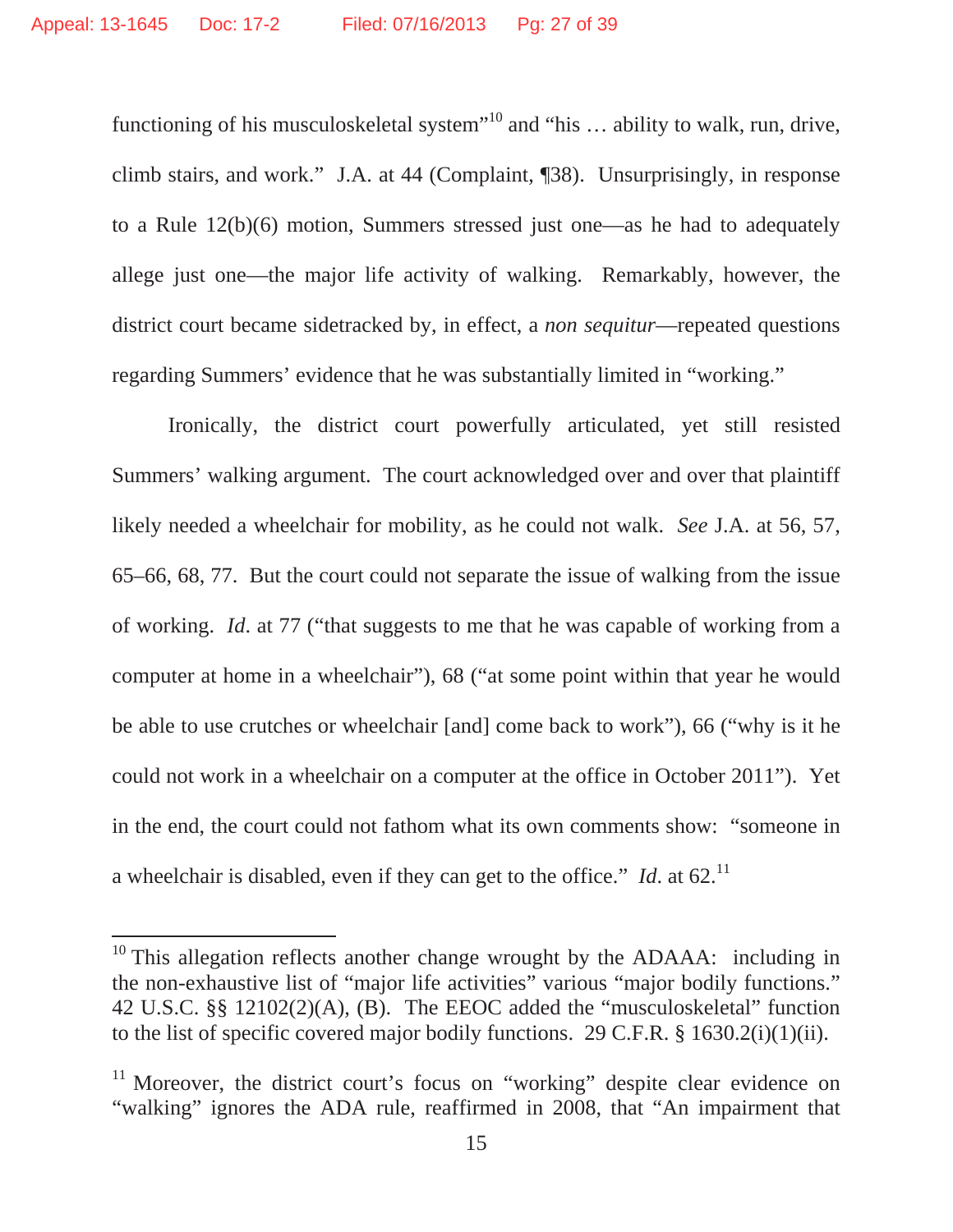#### **II. SUMMERS' REASONABLE ACCOMMODATION CLAIM IS SUFFICIENT AS A MATTER OF LAW TO SATISFY RULE 12(b)(6).**

The district court concluded incorrectly both that Summers' reasonable accommodation claim rested solely on a contention that Altarum "fail[ed] to engage in [the] interactive process," J.A. at 80, and further, that Summers' accommodation requests were "unreasonable" on their face, because they amounted to a demand that he "be allowed to work from home indefinitely." *Id.*

The first of these rulings is contrary to the Complaint, reasonable inferences to be drawn from it, and the argument record. In the first place, the Complaint separately and specifically alleges that "Altarum failed to grant Summers' reasonable accommodation request to work remotely part-time" and to "transition[] back to a full-time, on-site role as his recovery progressed." J.A. at 46 (Complaint, ¶¶49-50). And while it seemingly bothered the district court that Summers did not propose still other options or make additional requests when he heard nothing back from Altarum, *id.* at 72, this ignores the plausible contention that Altarum's assurances that it would consider his proposals lulled Summers into waiting to make further demands and suggestions, *id.* at 40 (Complaint, ¶17: Altarum's HR representative "agreed to talk about accommodations that would allow Summers to return to work" then "suggested [he] take short-term disability and focus on getting

<u> 1989 - Andrea Santa Andrea Andrea Andrea Andrea Andrea Andrea Andrea Andrea Andrea Andrea Andrea Andrea Andr</u>

substantially limits one major life activity need not limit other major life activities in order to be considered a disability." 42 U.S.C. § 12102(4)(C).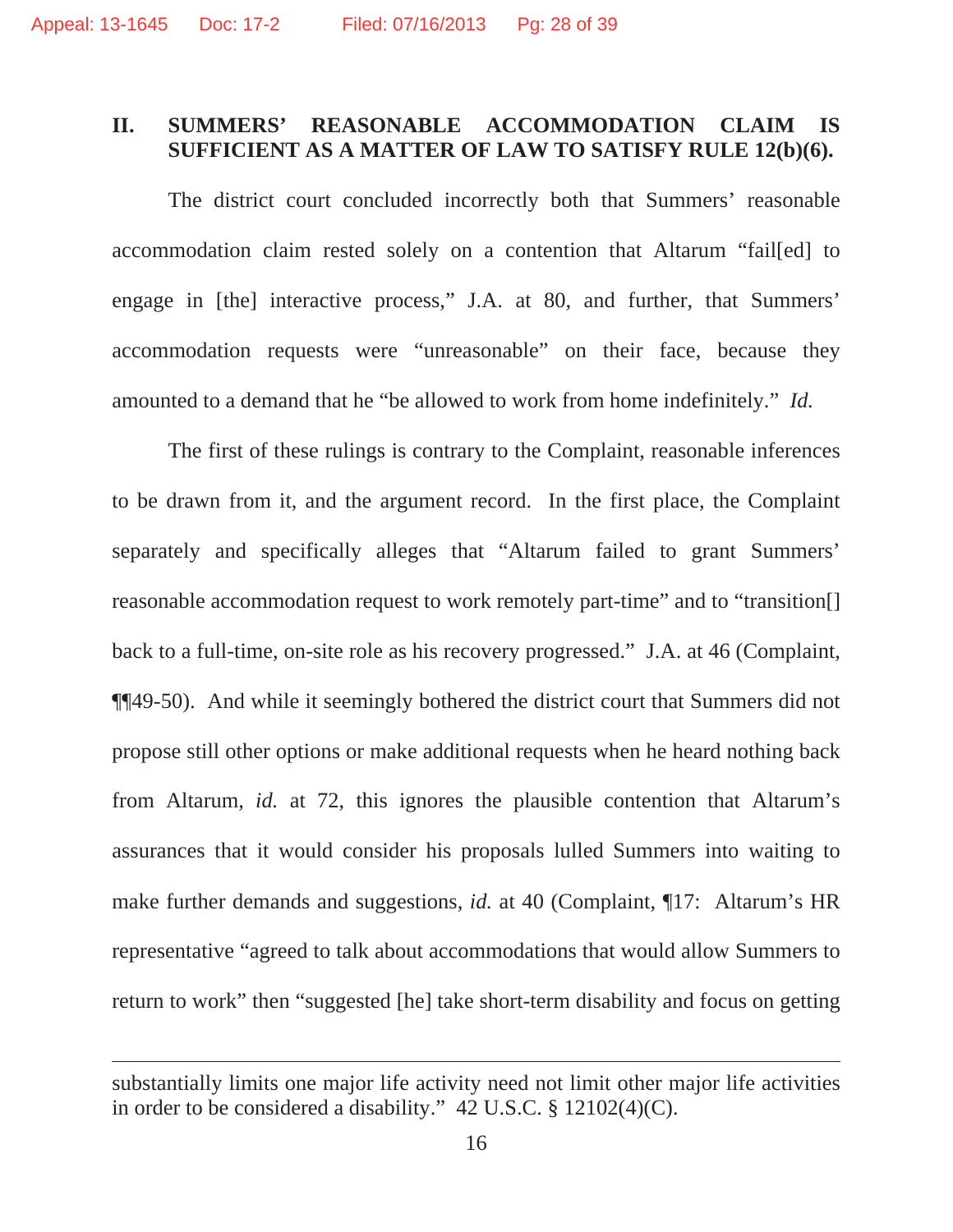well again."). *Accord id.* at 69–70 ("Mr. Scher: ... HR said 'that's a possibility. I'll call you back and we'll discuss what your options are.'"). *See id.* at 69 (Summers "would have proposed a number of accommodations given the opportunity.").

Summers satisfied this Court's requirement that "the employee must make an adequate request [for accommodation], thereby putting the employer on notice." *Wilson v. Dollar General Corp.*, \_\_\_ F.3d \_\_\_, 2013 U.S. App. LEXIS 9929, at \*24 (4th Cir. May 17, 2013) (quoting *EEOC v. C.R. England, Inc.*, 644 F.3d 1028, 1049 (10th Cir. 2011)). Such a request must inform the employer "of both the disability and desire for an accommodation." *Id.* (quoting *Taylor v. Phoenixville Sch. Dist.*, 184 F.3d 296, 313 (3d Cir. 1999)). This "generally trigger[s]" an employer's "duty to engage in an interactive process to identify a reasonable accommodation." *Id.* at \*23–24. An employee is not required to request the specific accommodation that he or she ultimately seeks. *EEOC v. Chevron Phillips Chem. Co., LP*, 570 F.3d 606, 621–22 (5th Cir. 2009) (declaring that the plaintiff-employee "was not required to come up with the solution … on her own"; rather, both employee and employer are "required to engage … so that *together* they can determine what … accommodations might be available") (emphasis in original). *Accord EEOC v. Convergys Customer Mgmt. Grp., Inc.*, 491 F.3d 790, 795–96 (8th Cir. 2007) (discussing "shared responsibility between employers and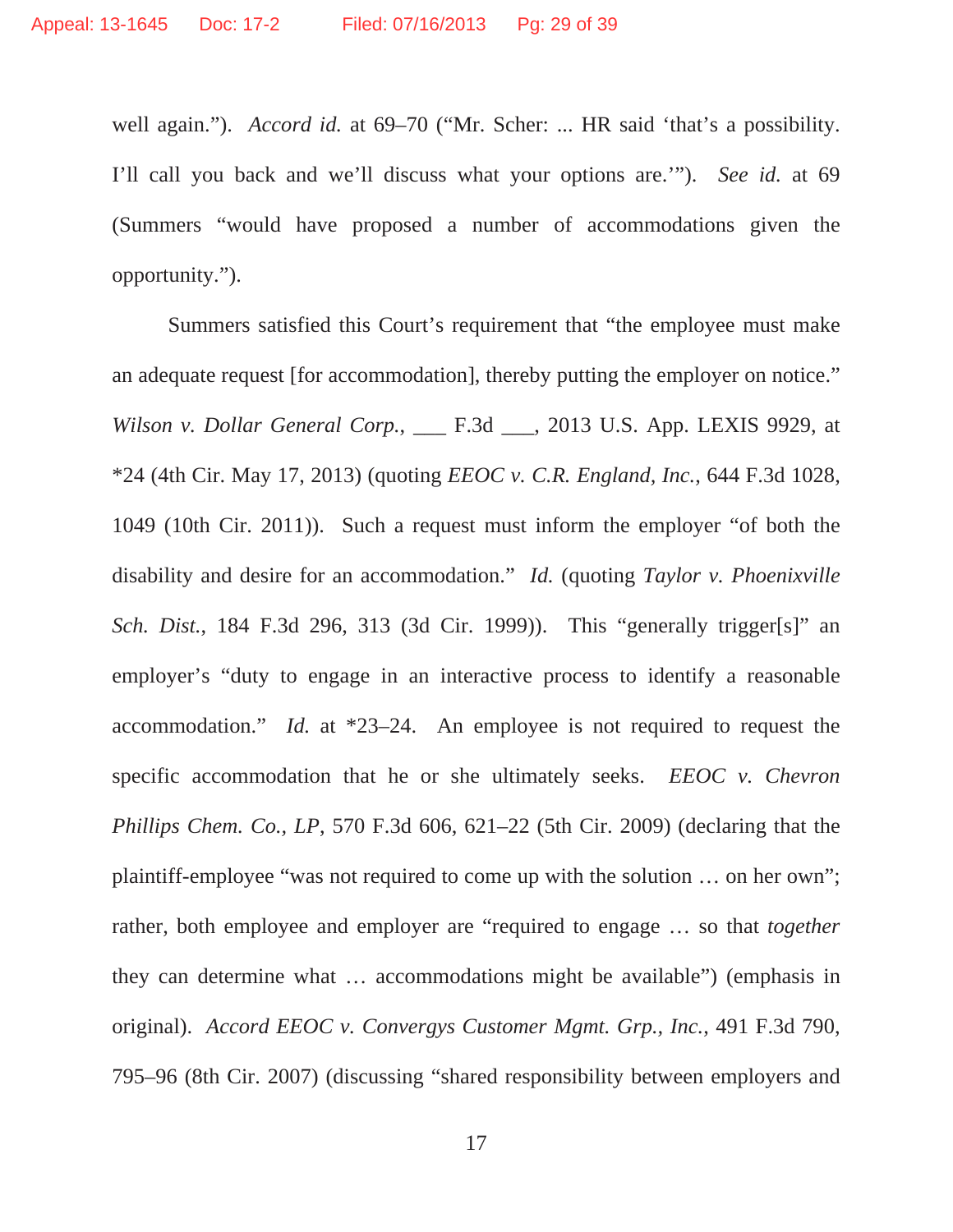employees to resolve accommodation requests"); *Armstrong v. Burdette Tomlin Mem'l Hosp.*, 438 F.3d 245, 247 (3d Cir. 2006) ("[trial] court incorrectly placed the entire burden to request a specific reasonable accommodation on [plaintiff]"). Nor is it fatal that an employee initially requested an accommodation that the employer could not provide. *Taylor,* 184 F.3d at 315.

To be sure, "an employer who fails to engage in the interactive process will not [necessarily] be held liable"; but this occurs "if the employee cannot identify a reasonable accommodation that would have been possible." *Wilson*, 2013 U.S. App. LEXIS 9929, at \*25. *Accord Barber ex rel. Barber v. Colorado Dep't of Revenue*, 562 F.3d 1222, 1231 (10th Cir. 2009); *Jones v. Nationwide Life Ins. Co.*, 696 F.3d 78, 91 (1st Cir. 2012). *See also Dargis v. Sheahan*, 526 F.3d 981, 988 (7th Cir. 2008) ("The [employer] being able to make the required showing that no reasonable accommodation was possible, there was no further interactive process necessary."). The *Wilson* court affirmed a summary judgment based on a "clear ... record that no reasonable accommodation could have enabled Wilson to perform the essential functions of his position." 2013 U.S. App. LEXIS 9929, at \*26. By contrast, the meager record here suggests that discovery would reveal many options. *See, e.g.,* J.A. at 46 (Complaint, ¶48, identifying possibility of on-site "part-time or light duty" and "use of a wheelchair or scooter at work").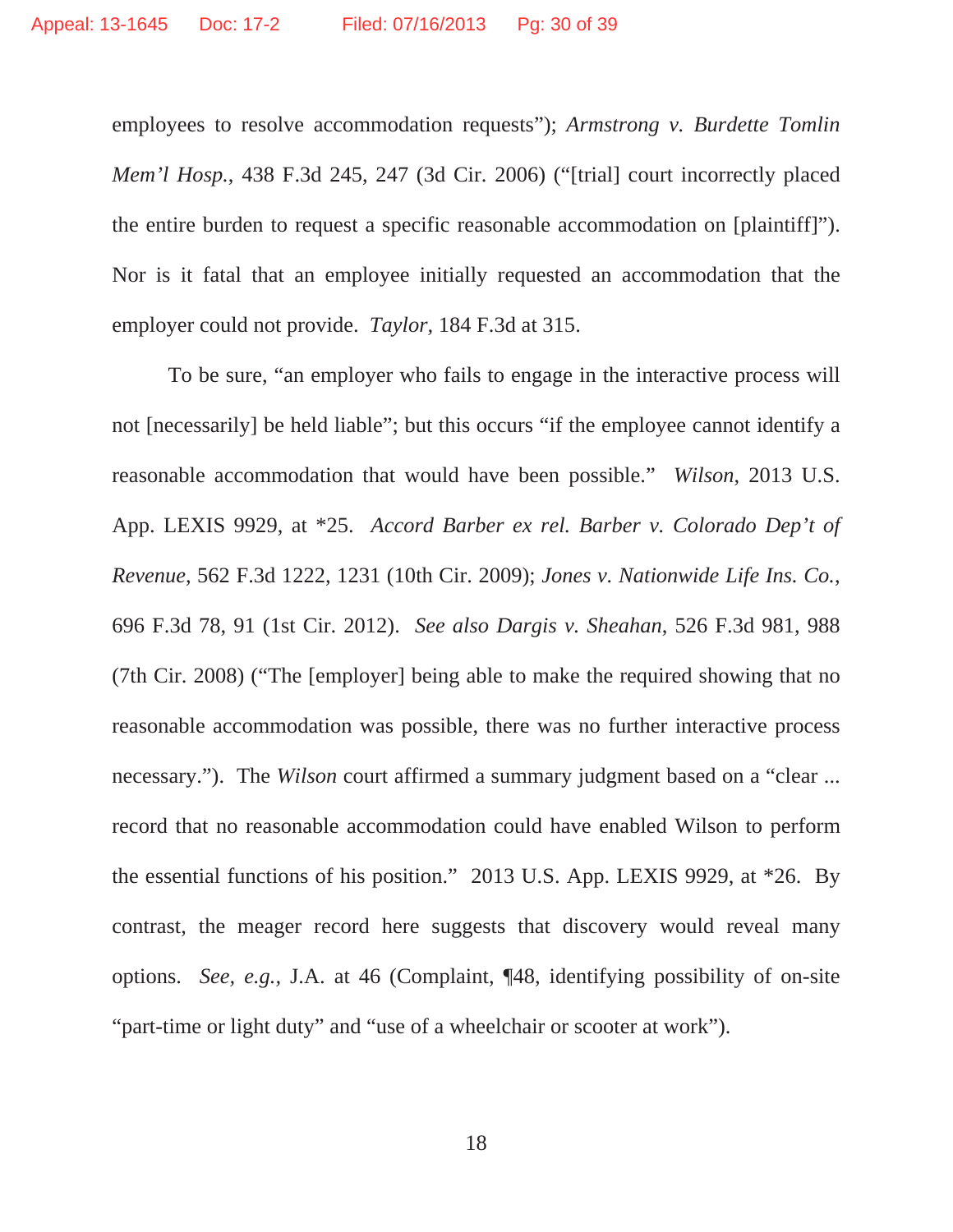This Court's rulings also make clear the inaccuracy of characterizing Summers' proposals to telecommute, part-time, for up to a year, as an inherently "unreasonable" bid for "indefinite" leave. In *Halpern v. Wake Forest Univ. Health Sciences*, 669 F.3d 454 (4th Cir. 2012), this Court rejected a proposed ADA accommodation as "unreasonable on its face" because of its "indefinite duration and uncertain likelihood of success": neither the plaintiff-employee "nor his expert could specify a time at which his treatment would be complete." *Halpern*, 669 F.3d at 465–66. By contrast, Summers' plan to transition back to full-time work on-site in one year or less has a well-defined maximum duration and was accompanied by expert medical assurances of success. Similarly, in *Myers v. Hose*, 50 F.3d 278 (4th Cir. 1995), this Court held unreasonable, as a matter of law, a proposed accommodation that obliged an employer "to wait indefinitely for [plaintiff's] medical conditions to be corrected, especially in light of the uncertainty of cure." *Myers*, 50 F.3d at 283. Both *Myers* and *Halpern* affirmed dismissals reached on a full evidentiary record under Rule 56. Given the starkly different record and procedural posture here, a reversal and remand is warranted.

To the extent the district court concluded that Summers asked to work at home "indefinitely" because he did not state the precise date of his anticipated return to work full-time, on-site, this too was error. It is sufficiently definite, in order to justify leave as an accommodation, to "provide the employer an estimated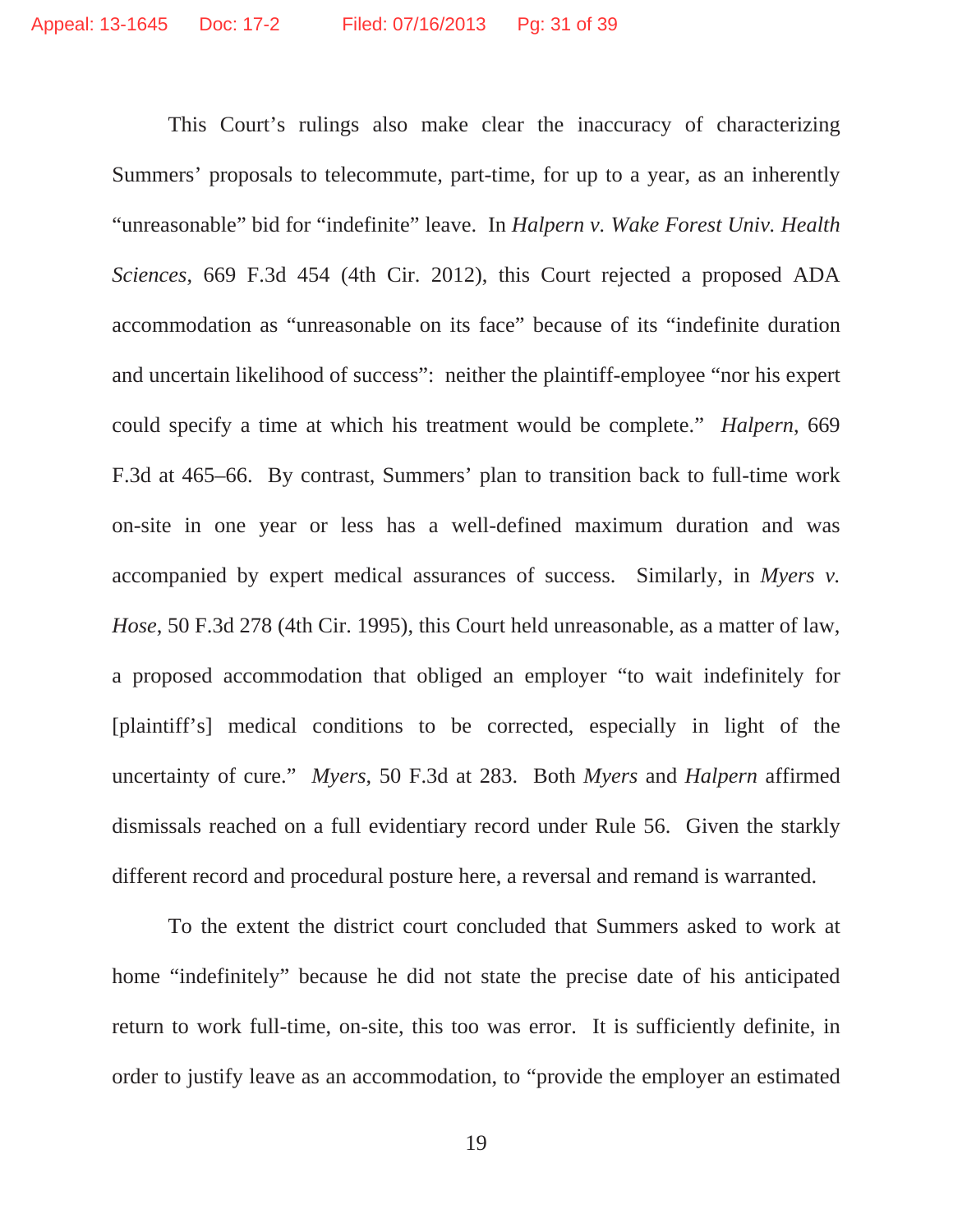date when [the employee] can resume her essential duties." *Robert v. Bd. of Cnty. Comm'rs*, 691 F.3d 1211, 1218 (10th Cir. 2012). That Summers has done, providing a medical estimate of 7 to 12 months, or one year at most. *See Garcia-Ayala v. Lederle Parenterals, Inc.*, 212 F.3d 638, 648 (1st Cir. 2000) ("[s]ome employees, by the nature of their disability, are unable to provide an absolutely assured time for their return to employment, but that does not necessarily make a request for leave to a particular date indefinite"). To the extent the district court worried that Summers did not propose to return to work full-time (or full-time, onsite) sooner, that is an issue that should not have been resolved, on a Rule 12(b)(6) motion, absent record evidence of Altarum's need for Summers to return to work full-time (or full-time, on-site). This also argues for a reversal and remand.

Finally, the district court effectively declared telecommuting to be *per se* "unreasonable" as an accommodation as it would "eliminate a significant function of the job which is namely attendance to work." J.A. at 79. Plainly this is incorrect, as the "complex question of what constitutes an essential job function involve[s] fact-sensitive considerations and must be determined on a case-by-case basis." *Willinghan v. Town of Stonington*, 847 F. Supp. 2d 164, 188 (D. Maine 2012) (finding "summary judgment on the reasonableness of Mr. Willinghan's work-from-home proposal is inappropriate," citing *Gillen v. Fallon Ambulance Serv., Inc.*, 283 F.3d 11, 25 (1st Cir. 2002)). *See McMillan v. City of New York,*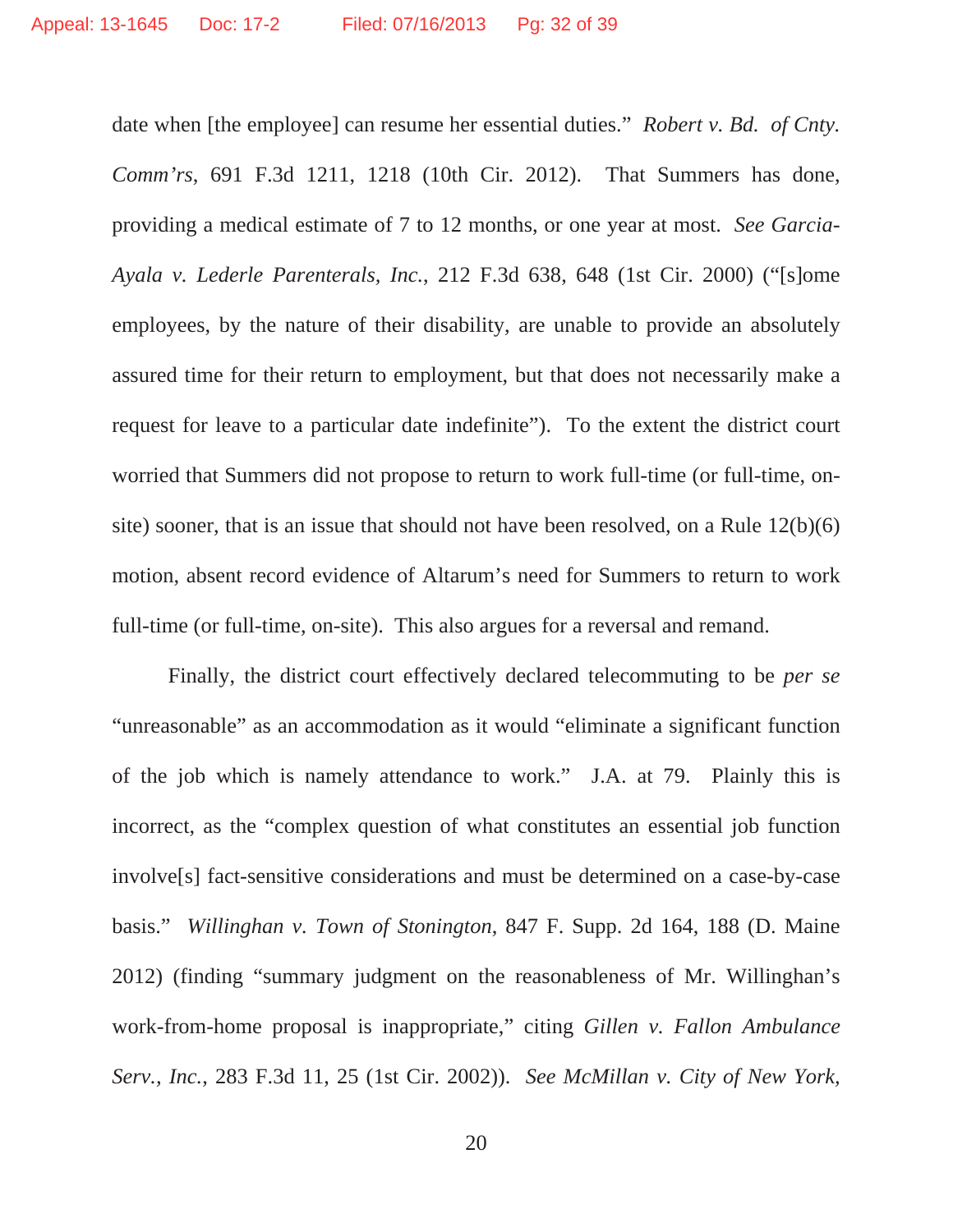711 F.3d 120, 126, 128 n.4 (2d Cir. 2013) (rejecting undue reliance on "assumption that physical presence is 'an essential requirement of virtually all employment'" and remanding ADA claim for more "penetrating factual analysis"; citing decisions "impl[ying that] permitting unsupervised work," such as "work from home," may "in some cases, constitute a reasonable accommodation"); *Dahlman v. Tenenbaum*, 2011 U.S. Dist. LEXIS 88220, at \*36–38 (D. Md. Aug. 9, 2011) (denying, in ADA case, summary judgment for employer that "has not offered overwhelming evidence that the requested accommodation [of part-time telework] was unreasonable or would present an undue burden," and collecting cases approving part-time telework as a possible reasonable accommodation).

The Complaint says Altarum allowed employees "to work remotely so long as the client approved," and that DCoE "generally preferred" employees to work on-site, but in some instances "permit[ted] contractors to bring their computers home and work remotely." J.A. at 39 (Complaint ¶[10–11). It also alleges that Altarum was not being truthful when it told Summers that the DCoE wanted to replace him. *Id.* at 41–42 (Complaint, ¶ 26). This is not a record establishing as a matter of law, as the district court suggested, that on-site attendance is an essential job function for Summers' former position at DCoE.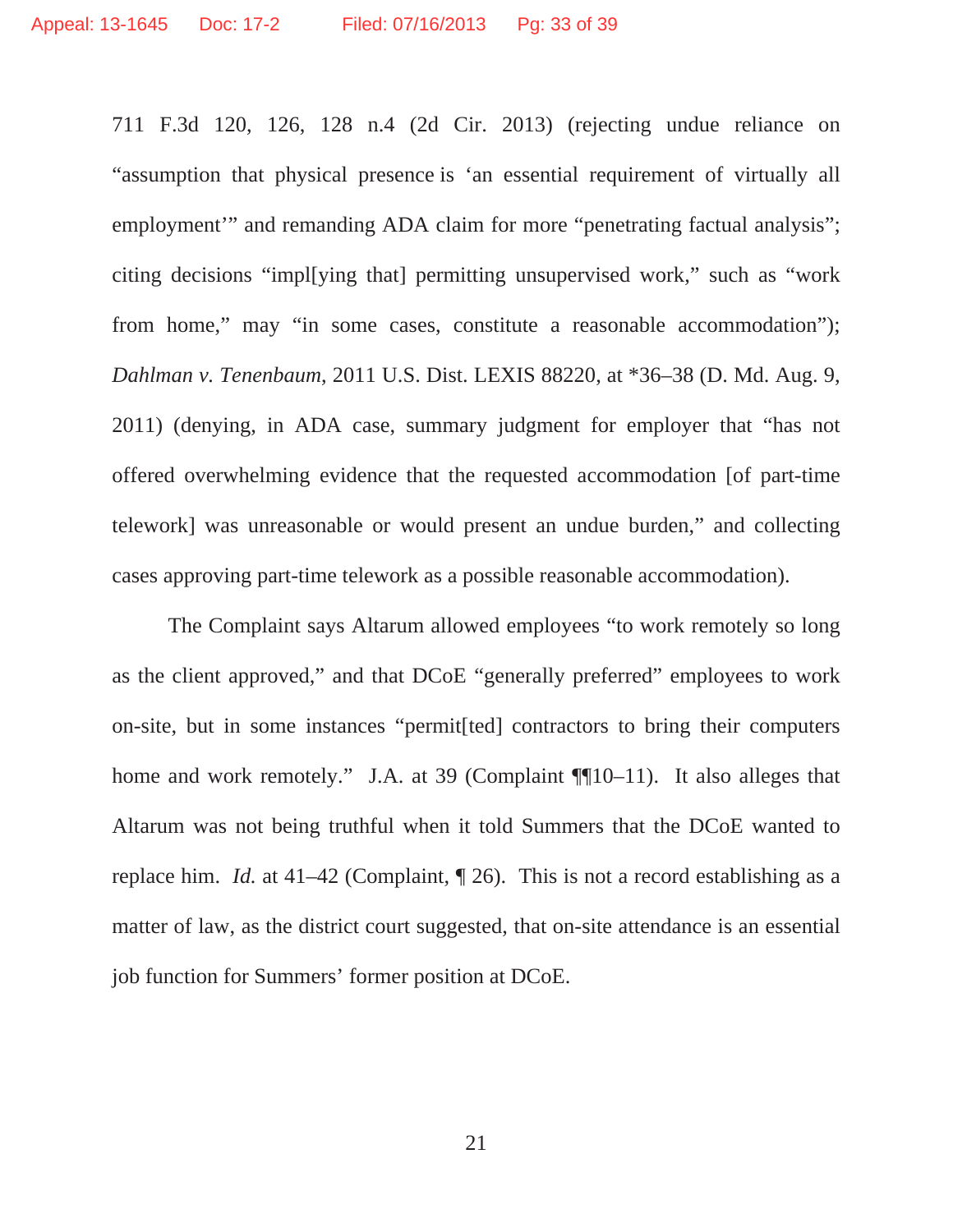#### **III. THIS CASE IS NOT RIPE FOR DISMISSAL UNDER RULE 12(b)(6).**

In Section I, Amici demonstrate that Summers more than satisfied his duty to adequately allege that he was substantially limited in the major life activity of walking. Further analysis of Summers' contentions regarding limitations his injuries caused in this and other major life activities (with or without "mitigating measures") should await discovery. Likewise, in Section II, Amici demonstrate that Summers sufficiently plead a facially "reasonable" proposal that his employer afford him an accommodation. The adequacy of Altarum's response, the need for Summers' proposed accommodation, and the availability of other options are fact issues, not matters of law, for resolution via Rule 56, not Rule 12, or at trial.

The district court's dismissal of this case defies Congress' clear command in the ADAAA "that the primary object of attention in cases brought under the ADA should be whether entities covered under the ADA have complied with their obligations," and further, "that the question of whether an individual's impairment is a disability under the ADA should not demand extensive analysis." Pub. L. 110- 325, § 2(b)(5). This case poses exactly the same kind of problems Congress sought to correct in the ADAAA, when legislators explicitly vitiated unduly strict court interpretations of ADA text so as to avoid improper barriers to the merits of disability employment discrimination claims. *See* 29 C.F.R. Part 1630 App. Introduction ("As a result, in too many cases, courts would never reach the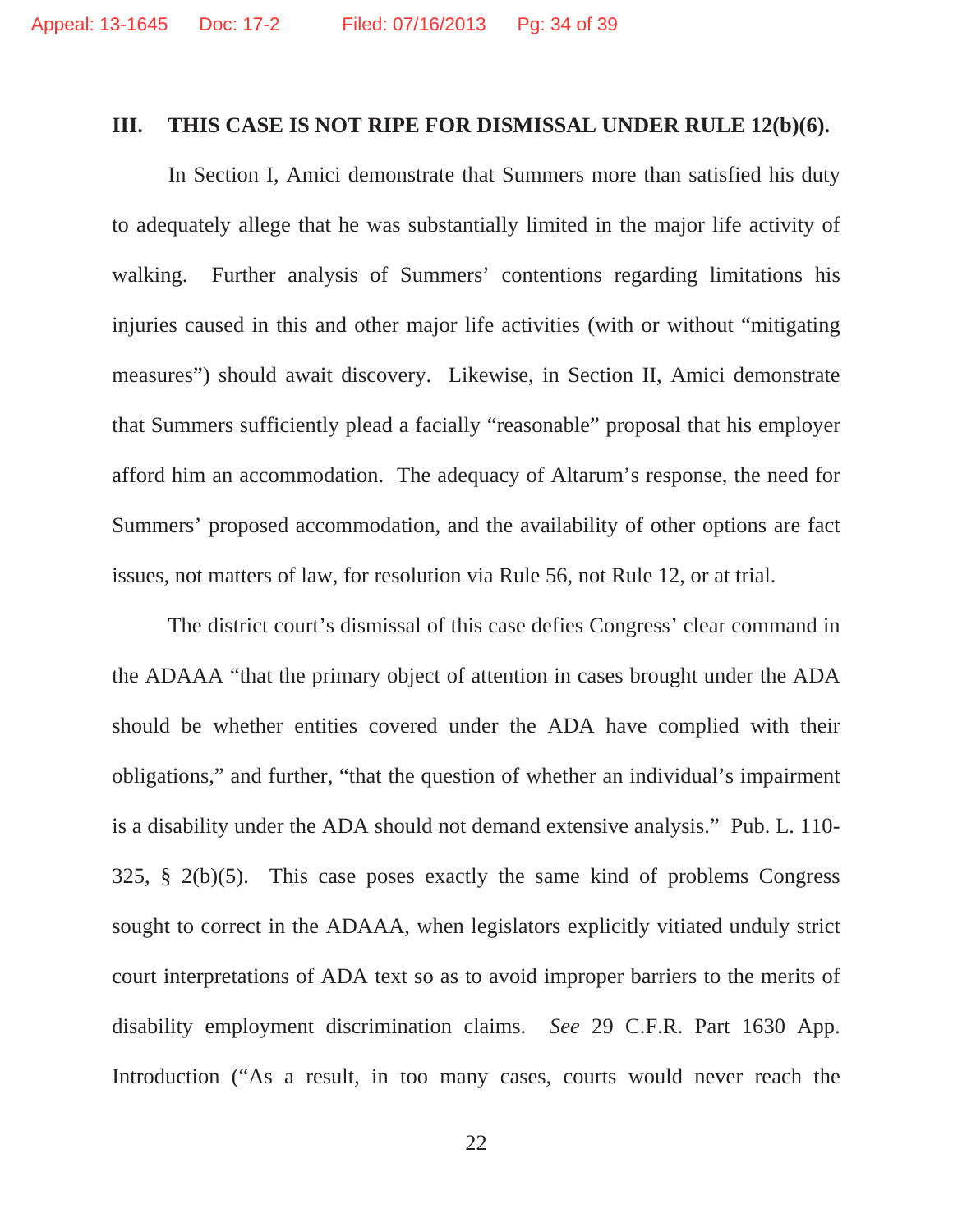question whether discrimination had occurred.")(quoting *Senate Statement of the Managers to Accompany S.3406*, *Americans with Disabilities Act Amendments Act of 2008*, 154 Cong. Rec. 15,816, 15,817 (2008)).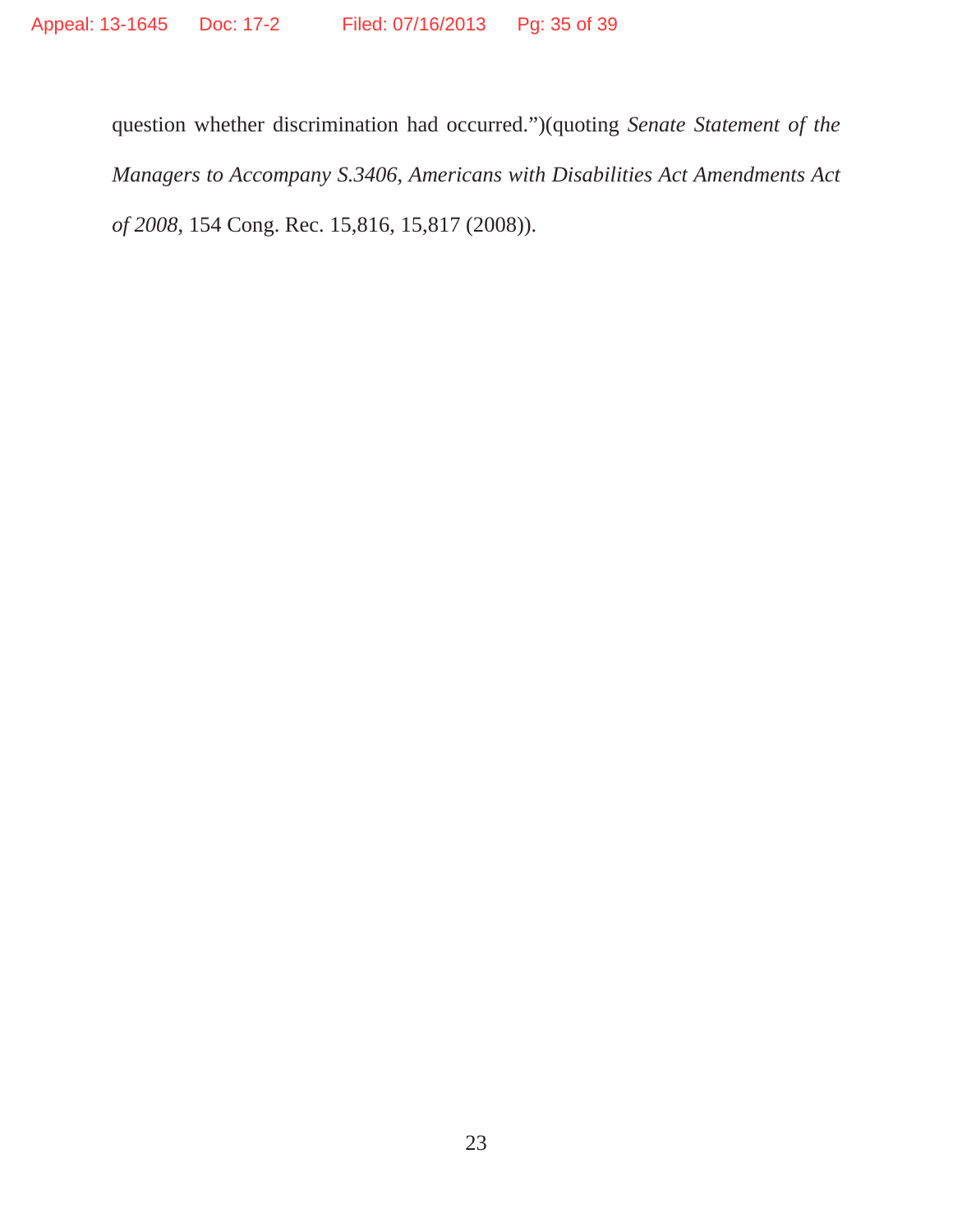#### **CONCLUSION**

For the reasons set forth above, Amici Curiae urge this Court to reverse the

decision of the district court and remand this case for further factual development.

Respectfully submitted,

Rebecca Hamburg Cappy Daniel B. Kohrman National Employment Lawyers AARP Foundation Litigation Association

417 Montgomery Street, Fourth Floor AARP San Francisco, CA 94104

Tel.: (415) 296-7629 Washington, DC 20049 Fax: (866) 593-7521 E-mail:  $rcappy@nelahq.org$  Tel.:  $(202)$  434-2060

/s/Daniel B. Kohrman\*

Melvin Radowitz

601 E Street, NW

 Fax: (855) 296-1218 E-mail: dkohrman@aarp.org

Attorneys for Amici Curiae AARP and National Employment Lawyers Association

*\*Counsel of Record*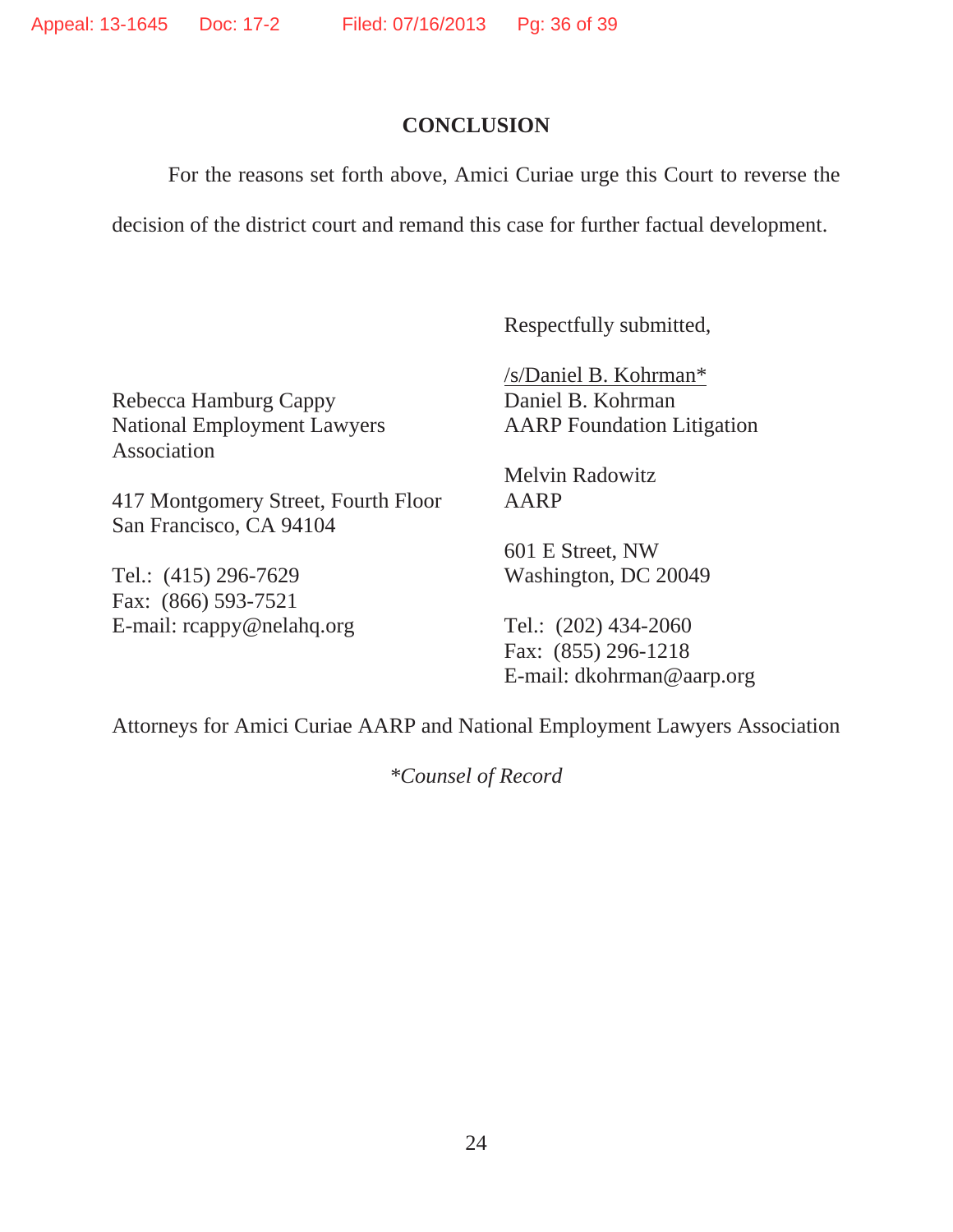## **STATEMENT OF RELATED CASES**

Pursuant to Circuit Rule 28-2.6, there are no known related cases in this Court.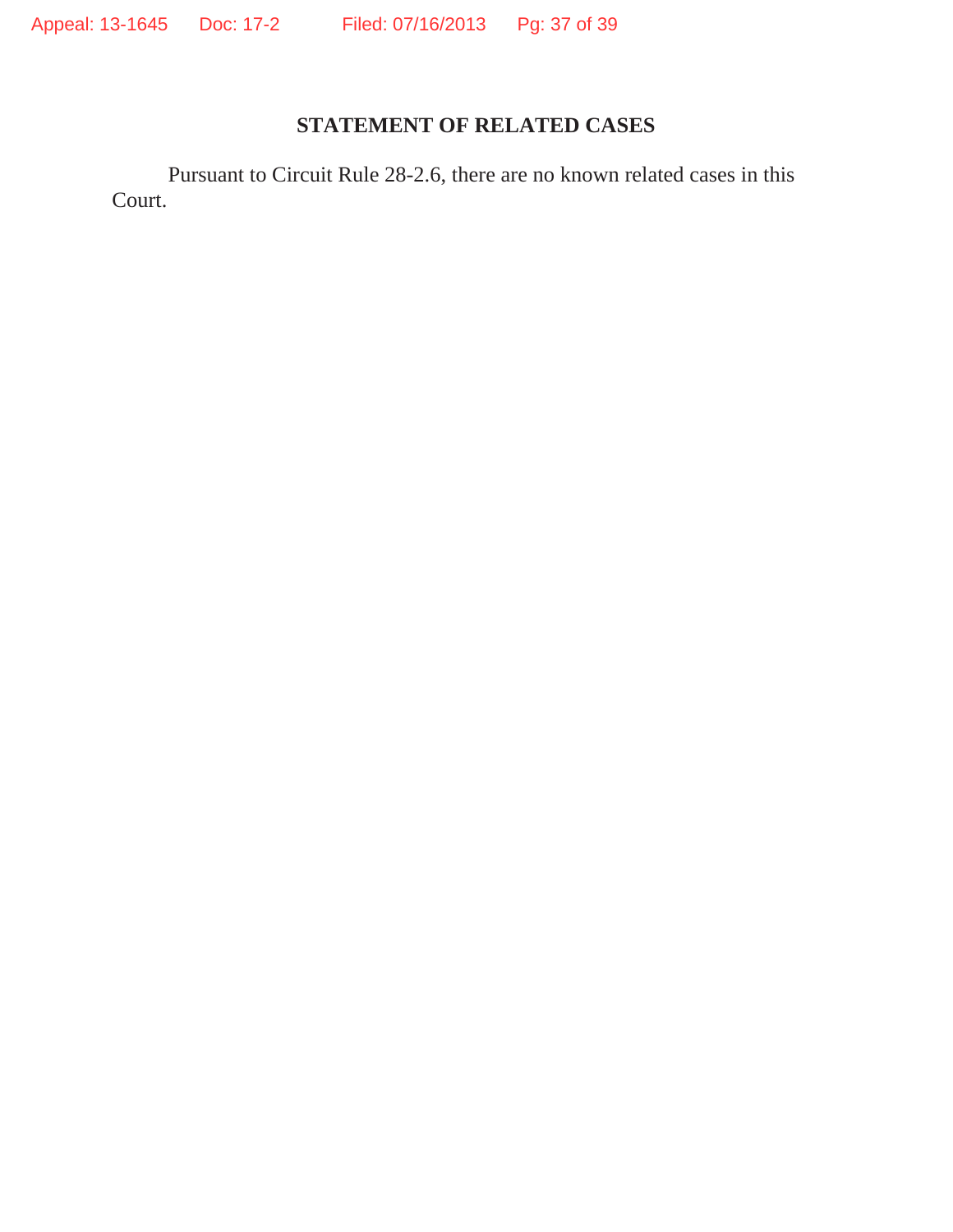#### **CERTIFICATE OF COMPLIANCE**

1. This brief complies with the type-volume limitation of Fed. R. App. P. 28.1(e)(2) or 32(a)(7)(B) because:

[x] this brief contains 5709 words, excluding the parts of the brief exempted by Fed. R. App. P. 32(a)(7)(B)(iii).

2. This brief complies with the typeface requirements of Fed. R. App. P.  $32(a)(5)$  and the type style requirements of Fed. R. App. P.  $32(a)(6)$  because: [x] this brief has been prepared in a proportionally spaced typeface using Microsoft Word 2010 in 14 point font Times New Roman.

Dated: July 16, 2013 /s/ Daniel B. Kohrman Daniel B. Kohrman Counsel for Amici Curiae AARP